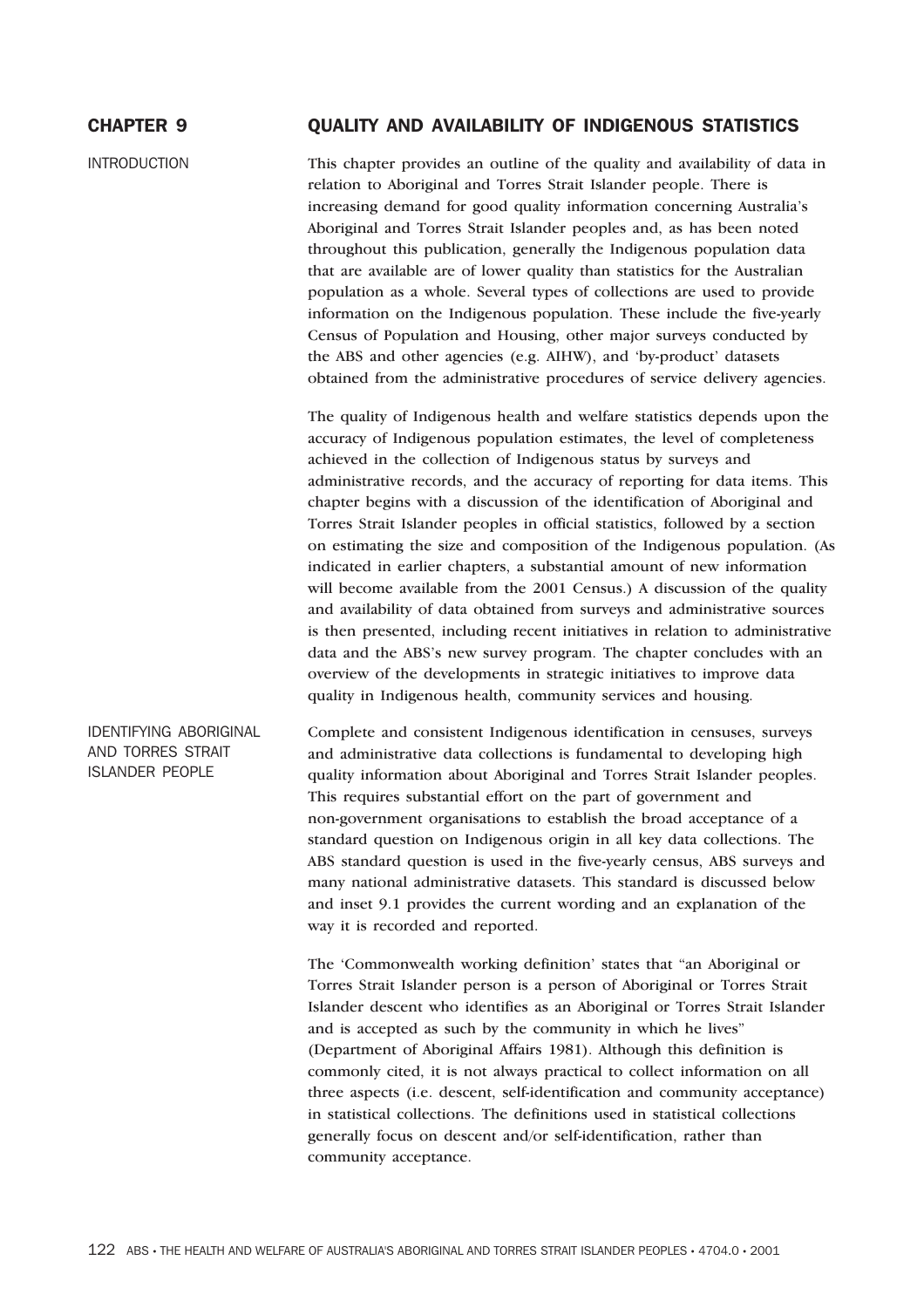IDENTIFYING ABORIGINAL AND TORRES STRAIT ISLANDER PEOPLE *continued* In Australian Censuses of Population and Housing, the question currently used to identify Indigenous people asks about origin (or descent) only, although it is assumed that there is an element of self-identification inherent in the way a person responds to the question. That is, people of Aboriginal or Torres Strait Islander origin may choose to answer the question in the negative because they do not identify as such, while those who respond positively are, in effect, self-identifying as Indigenous. The approach used by the ABS in censuses has been broadly the same since 1981, although there have been some changes to the wording. For example, in 1996, it became possible for people of both Aboriginal and Torres Strait Islander origin to make two responses, that is 'yes' to both 'Aboriginal' and 'Torres Strait Islander' (see inset 9.1).

Prior to 1967, 'Aboriginal' people were identified in the census in order to exclude them from official population figures, as required by the Constitution, and identification of a person as 'Aboriginal' was restricted to people of more than 50% Aboriginal descent. Following the results of the 1967 Referendum, in which Australians voted to grant full citizenship to Aboriginal people, the Constitutional requirement that Aboriginal people be excluded from the official population figures was revoked, resulting in the need for a new, broader definition of an Aboriginal person. Numerous changes over the past three decades have led to the development of the 'Commonwealth working definition' discussed above (Ross 1999).

Since 1971, Torres Strait Islanders have been counted in the census as a separate group. Prior to this, they were either regarded as Aboriginal, and thus excluded from official population counts until 1967, or classified as Polynesian or Pacific Islanders and counted as such in official counts. The Commonwealth working definition was extended to include Torres Strait Islanders in 1972 (DAA 1981), but, as discussed above, it was not until the 1996 Census that individuals could identify as both Aboriginal and Torres Strait Islander.

The status of South Sea Islanders has been the subject of some concern (HREOC 1992, ABS 1998e). This population group is recognised as experiencing social and economic disadvantage, but is not regarded as Indigenous. The extension of the definition of Indigenous origin to South Sea Islanders has previously been the subject of consideration by the Commonwealth, although it has been concluded that this population remains outside the definition of peoples who are indigenous to Australia (Department of Aboriginal Affairs 1975, Aboriginal Law Reform Commission 1986). However, the exclusion of this population group from analyses of Indigenous data continues to raise some data quality concerns. Anecdotal evidence and analyses of census data on language spoken by people identifying as Indigenous suggest that some South Sea Islanders do identify as Indigenous in censuses (Ross 1999).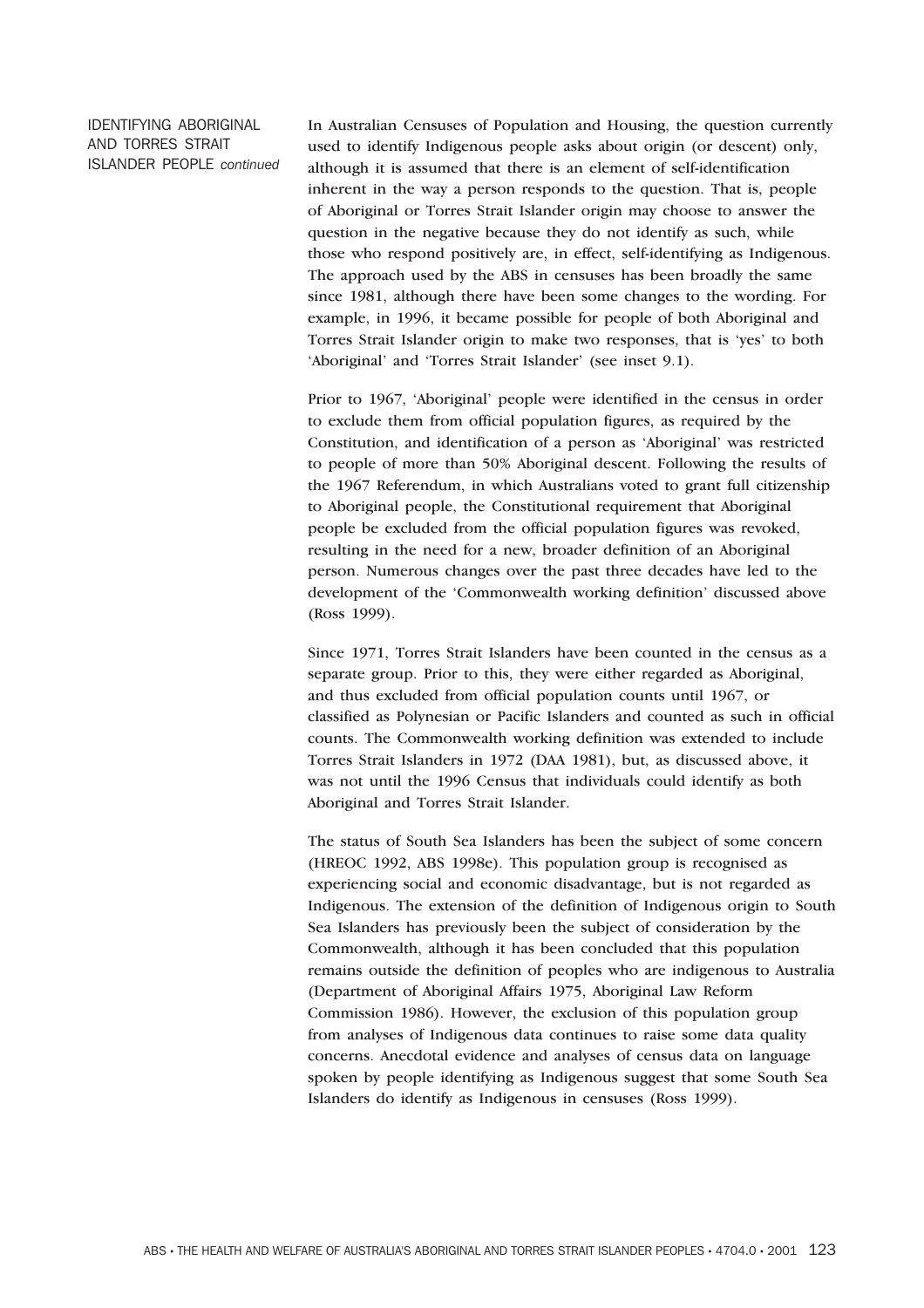#### 9.1 ABS STANDARD QUESTION ON INDIGENOUS STATUS

In 1995, the ABS formally adopted the following question as the standard for identifying persons as members of the Indigenous population:

> Are you of Aboriginal or Torres Strait Islander origin? For persons of both Aboriginal and Torres Strait Islander origin, mark both 'Yes' boxes.

- $\square$  No
- □ Yes, Aboriginal
- Yes, Torres Strait Islander

The categories expected to be used in collecting Indigenous status data are derived from the answers to the relevant question in the question module, but include the supplementary category 'Not Stated/Inadequately described', where applicable:

- $1$  No
- 2. Yes, Aboriginal
- 3. Yes, Torres Strait Islander
- 4. Not Stated/Inadequately described

However, these 'input' categories do not include the category 'Both Aboriginal and Torres Strait Islander Origin' because that category is defined when both the 'Yes' boxes are ticked. When this occurs the results are amalgamated and appear in the standard output (see below).

It can be seen that the 'output' categories are the same as the categories agreed for use in the collection protocol for Indigenous status in the National Health Data Dictionary and the National Community Services Data Dictionary, and create the following output data:

- 1. Aboriginal but not Torres Strait Islander origin
- 2. Torres Strait Islander but not Aboriginal origin
- 3. Both Aboriginal and Torres Strait Islander origin
- 4. Neither Aboriginal nor Torres Strait Islander origin
- 5. Not stated/Inadequately described

The ABS standard question is based upon the 'Commonwealth working definition' but does not include the third element of the Commonwealth definition, namely; that 'an Aboriginal or Torres Strait Islander is a person who is accepted as such by the community in which he or she lives'. Collecting information on the basis of community acceptance is often impractical and can lead to serious inaccuracies, and for these reasons it is not included in the ABS standard.

# IDENTIFYING ABORIGINAL AND TORRES STRAIT ISLANDER PEOPLE *continued*

The standard question is used in the census and in other surveys conducted by the ABS, and has also been adopted by Registrars-General throughout Australia. The National Health Data Dictionary and the National Community Services Data Dictionary recognise the ABS standard, although the categories required for collection refer to the ABS output standard and the definition refers to community acceptance as a criterion for Indigenous status. Later sections of this chapter discuss some of the differences that remain from collection to collection with respect to the actual question used and, for data reported by service delivery agencies, whether the question is actually asked of clients. These issues have a potentially substantial impact on the completeness and consistency of reported data.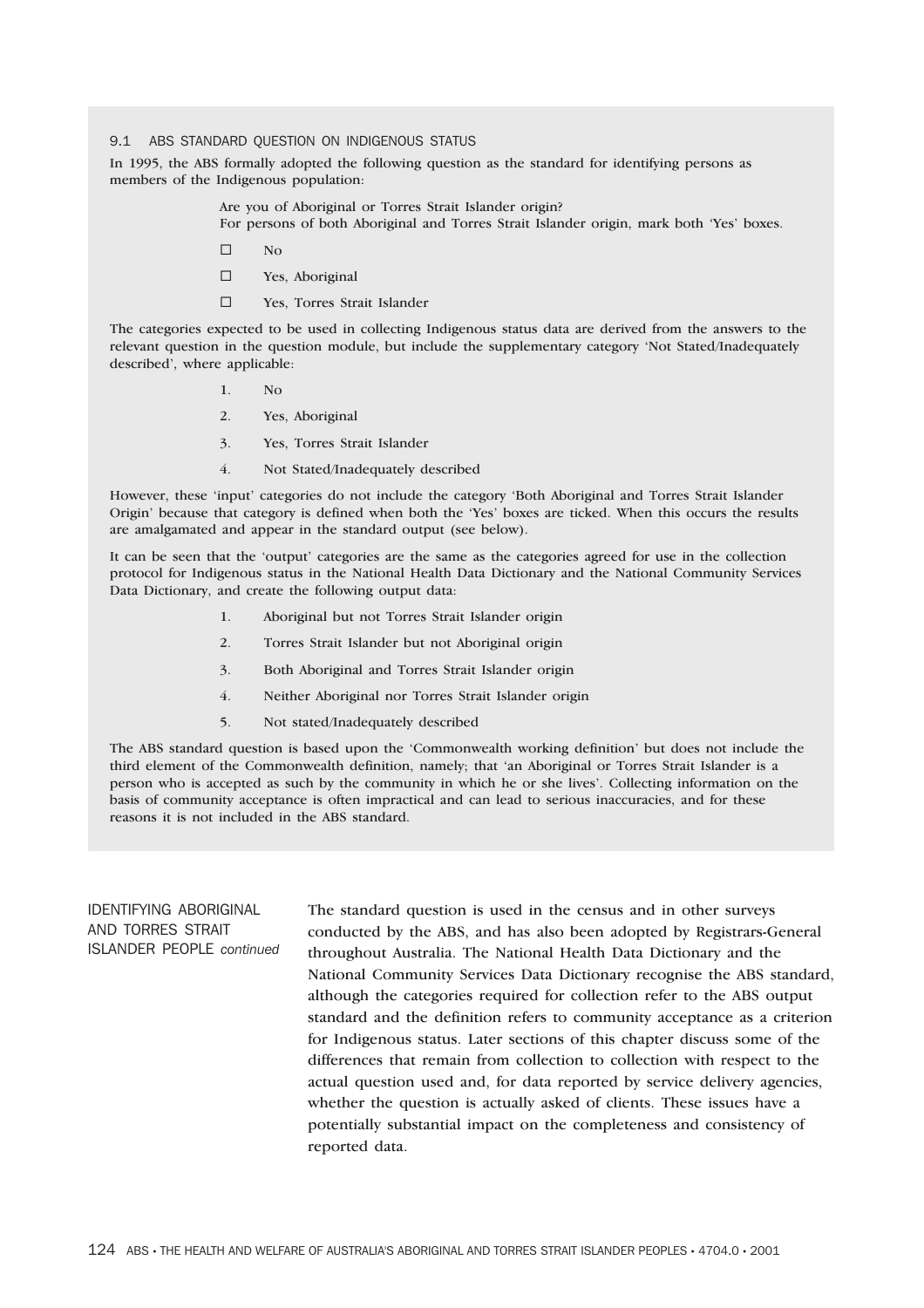IDENTIFYING ABORIGINAL AND TORRES STRAIT ISLANDER PEOPLE *continued* Despite using largely the same question in the census since 1981, there have often been substantial intercensal changes in the counts of Indigenous people which cannot be fully explained by natural increase (Ross 1999). Between 1991 and 1996, for example, the number of people counted as Indigenous in the census increased by 33%, while the corresponding increase for the total population was 5% (ABS 1997d, ABS 1998b, Ross 1999). Just over half of this increase (53%) was attributable to a combination of natural increase (i.e. births and deaths), changes in census editing procedures, and changes in the transmission rate (i.e. the rate at which couples in which one partner is Indigenous identify their children as Indigenous on the census form) (Ross 1999). The proportion of couples where one parent is Indigenous has increased steadily over the period 1986–96. The transmission rate of Indigenous identification from parents to child in such families is high, rising from 80% to 88% for Australia as a whole, between 1991 and 1996 (Ross 1999).

Other possible explanations for the increase, all of which are unquantifiable, include the census undercount, and previous non-response to the question on Indigenous status on the census form. In addition, improvements to the ABS' Indigenous Enumeration Strategy (see below) may have had an impact on the census count in some areas, although the effectiveness of the strategy is very difficult to measure (Ross 1999). While these factors are likely to have affected the extraordinary increase in the number of Indigenous people over the last two censuses to some extent, the main effect seems to stem from changes in personal attitudes to Indigenous self-identification in some people of Aboriginal and/or Torres Strait Islander descent, and increased willingness to indicate Indigenous status on the census form among people who already personally identify as Indigenous, or a combination of the two (see Ross 1999 for a full discussion of these issues).

In response to the large increase in people identifying as Indigenous, and the uncertainty about peoples' interpretation of the standard question, in 1999 the ABS conducted a consultation exercise to investigate responses to the ABS standard question on Indigenous origin. Open ended discussions were held with 13 groups of Aboriginal and Torres Strait Islander people living in five cities, and one group of non-Indigenous people living in Indigenous households. The study found no evidence of an urgent need to change the ABS standard question, and the participants provided a strong view that definitions or questions based on "community recognition" would not be acceptable.

Uncertainty about interpretation of the standard question and how responses may change over time leads to difficulty in estimating and projecting the Indigenous population. This in turn results in uncertainty about the accuracy of rate and ratio statistics which use census-based population estimates as their denominators. The way in which people interpret and respond to the Indigenous status question in other collections, such as births, deaths and hospital statistics, means that the numerator in rate and ratio statistics is also affected. This makes the assessment of trends difficult.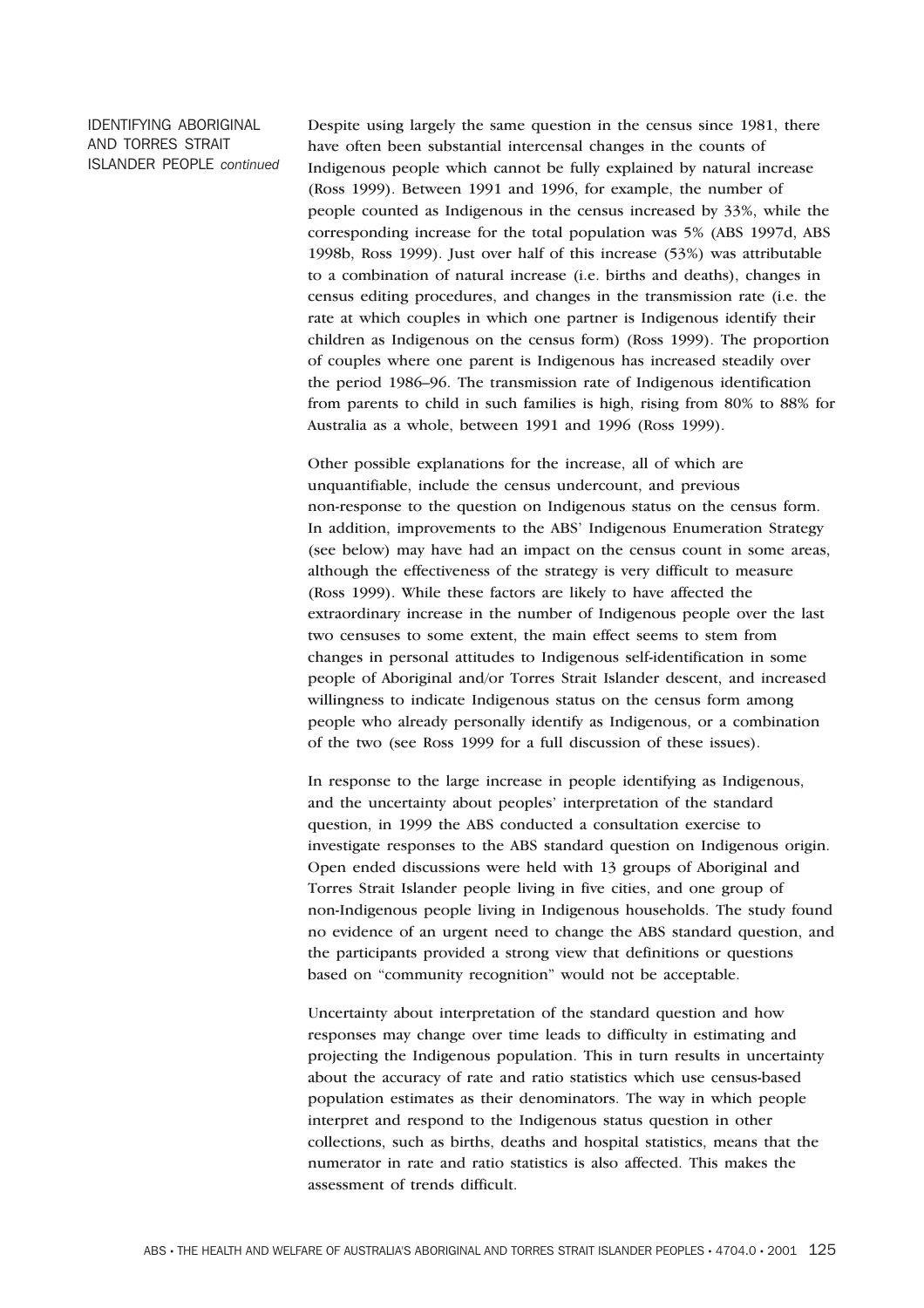# ESTIMATING THE ABORIGINAL AND TORRES STRAIT ISLANDER POPULATION

Population estimates and projections for the total Australian population are derived from the most recently available census counts, using well-established methods. The counts (by sex and single year of age) are first adjusted for the estimated amount of under-enumeration at the time of the census, and then 'grown' backward or forward to the date for which the estimate or projection is required. For the total Australian population, this involves adjustments for the numbers of births, deaths and estimated migration into and out of Australia (or a State or Territory, for jurisdictional population estimates). Assumptions about future rates of fertility, mortality and migration are used to derive population projections.

Estimating the size and demographic structure of the Indigenous population is problematic and prone to uncertainty (ABS 1998c, ABS 1998d). Because satisfactory data about Indigenous births, deaths and migration are often not available, the usual methods cannot be applied. For this reason, the ABS estimates and projections of the Indigenous population are referred to as 'experimental'.

An additional source of uncertainty, with respect to the estimation of the Indigenous population, is that many people do not provide information about their Indigenous status in the census. This can occur when a person does not fill out a census form at all, or when a census form is completed without a response to the Indigenous identification question. In 1996, for example, over 525,000 people did not respond to the question on Indigenous status, which is considerably more than the almost 353,000 people who indicated they were of Aboriginal and/or Torres Strait Islander origin (ABS 1998b). It is assumed that some of these non-respondents were Indigenous, but the proportion is not known (ABS 1998e, Ross 1999). In order to calculate population estimates, it is necessary to assign these people to either the Indigenous or non-Indigenous population using probabilities based on their sex and place of residence.

Despite the difficulties described above, the best currently available estimates and projections of the Indigenous population by age and sex for each State and Territory, and for Australia as a whole, are the experimental estimates for 1991–96 and the experimental projections for 1996–2006 produced by the ABS after the 1996 Census (see Appendix tables A19 and A20). A new set of estimates and projections will be derived from the 2001 Census.

Two series of experimental projections based on the 1996 Census have been produced and published for the years 1996–2006 (ABS 1998d) (see Appendix table A19). These two series use different assumptions about future changes in the propensity of people to identify as Indigenous. In both series, it is assumed that the fertility rates of Indigenous females will decline by 1% per year, that Indigenous paternity rates (i.e. birth rates where the mother is non-Indigenous and the father is Indigenous), mortality and net interstate movements will remain constant, and that there will be zero net overseas migration over the period of the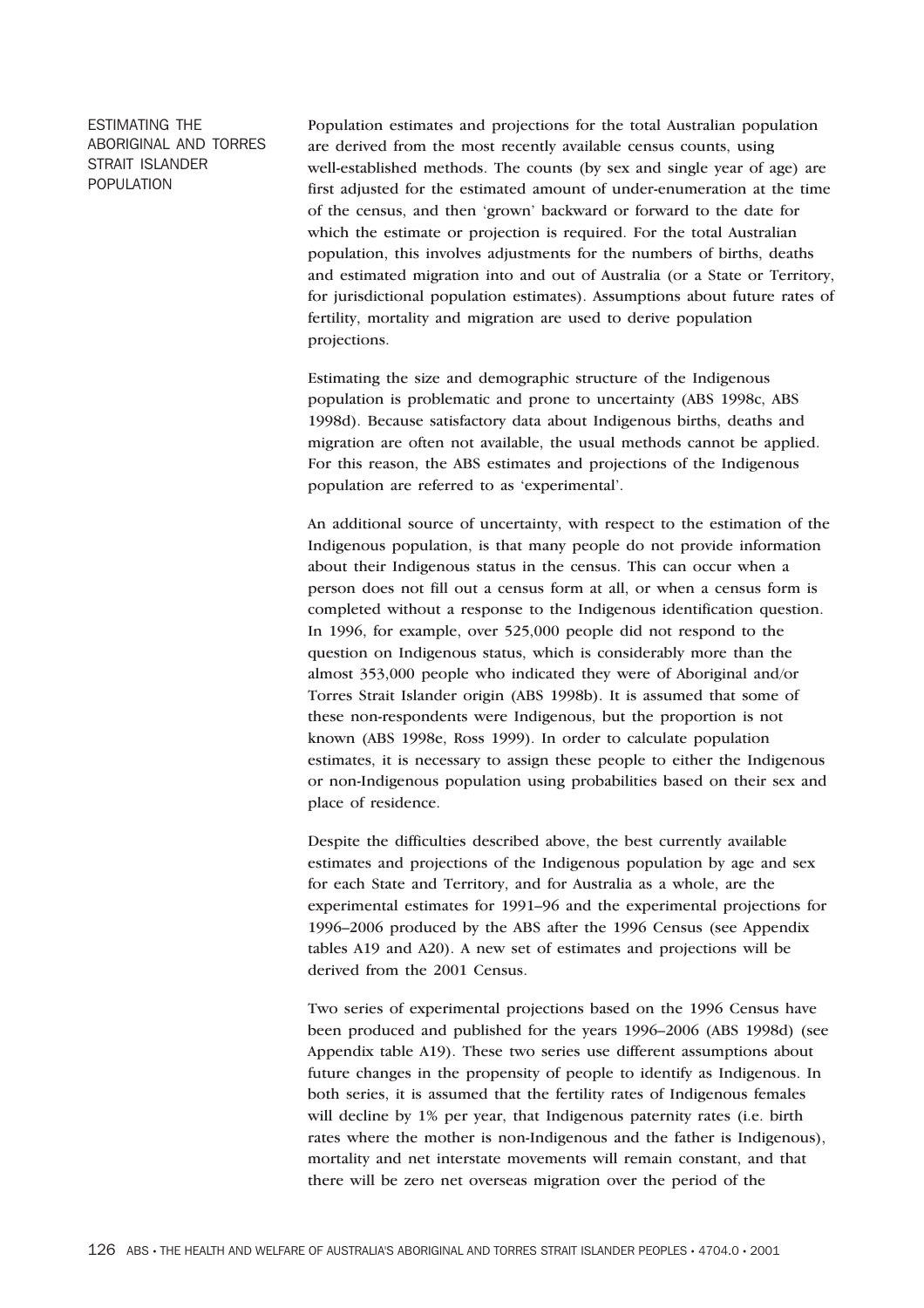ESTIMATING THE ABORIGINAL AND TORRES STRAIT ISLANDER POPULATION *continued*

projections. The low series projections assume there will be no change over time in people's propensity to identify as Indigenous, and that the Indigenous population will only change as a result of natural increase. This series is an extension of the previously published 1991–96 estimates (ABS 1998c), (see Appendix table A20). The high series projections assume that there will be an increase over time in people's propensity to identify, with the rate of change estimated to be the same as that which occurred between the 1991 and 1996 Censuses. The other assumptions are the same as those for the low series projections. The 2001 low series population projections by State and Territory, sex and five-year age group are shown in table 9.2.

The impact of the assumption about changes in the propensity of people to identify as Indigenous can be seen in the projections. For 2006, the low series projection of the Indigenous population is 469,000, representing an annual increase of 2.0% over the period. The high series projection for the same year is 649,000, with an annual average rate of increase of 5.3% (ABS 1998d). The projected distribution of the Indigenous population by State and Territory also varies between the low and high series. For example, New South Wales' share of the Indigenous population would go from 28.5%, in 1996, to 28.3% (low series) or 33.3% (high series), in 2006. The Northern Territory's share would decline from 13.4%, in 1996, to 12.9% (low series) or 9.9% (high series), in 2006.

The projections are not intended as predictions or forecasts, but are illustrations of the changes which would occur in the population, if the assumptions about future demographic trends and changes in the propensity of people to identify as Indigenous were to prevail over the projection period. There is no certainty that these assumptions will be realised, and no assessment of their accuracy can be made until the results of the 2001 Census are available. Care must be taken when comparing the experimental population estimates and projections presented here with those produced at other times, because estimation procedures and assumptions will continue to be refined and modified as new information becomes available.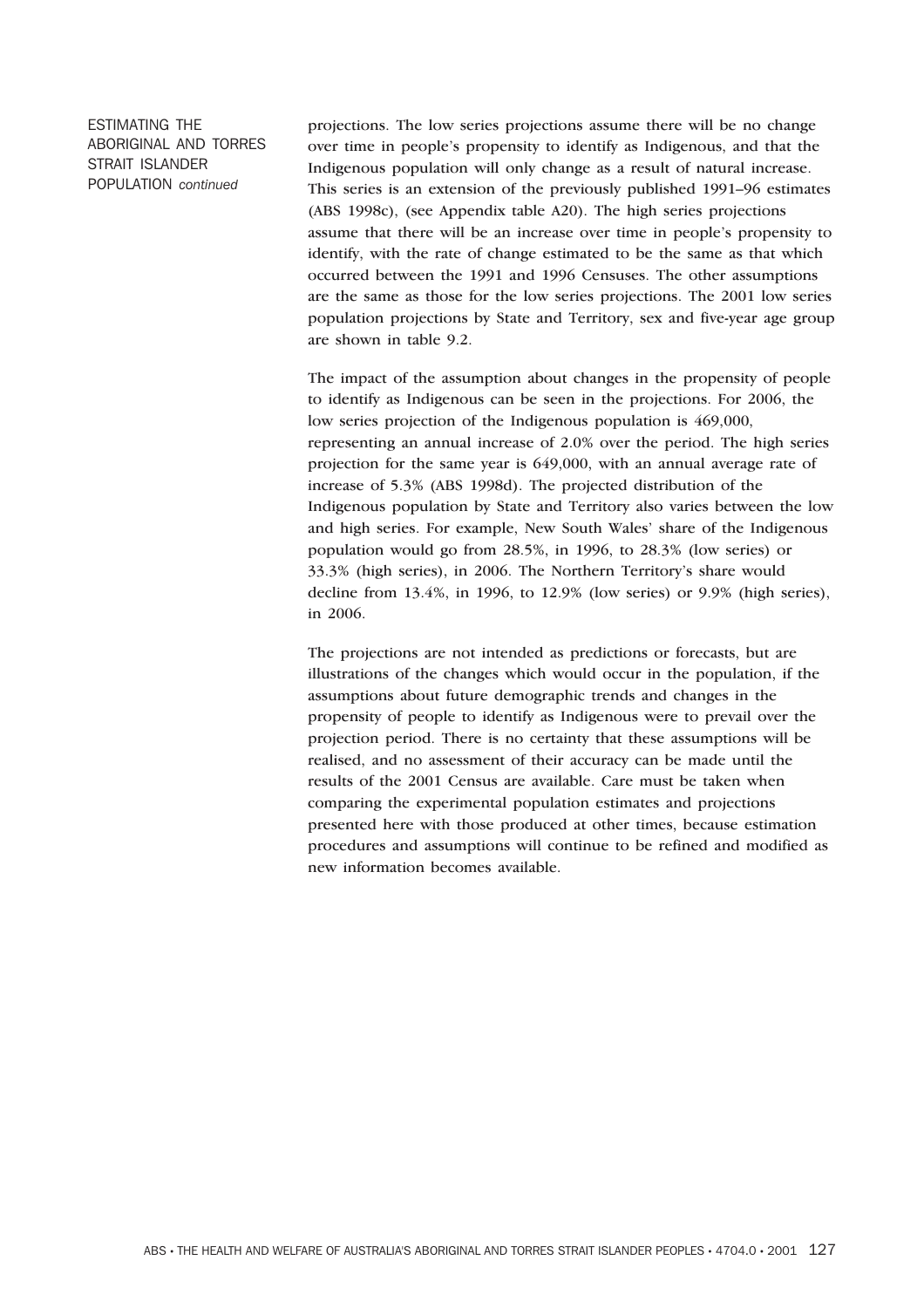|  | 9.2 PROJECTIONS OF THE INDIGENOUS POPULATION BY AGE AND SEX—30 JUNE 2001(a) |  |  |  |  |  |  |  |
|--|-----------------------------------------------------------------------------|--|--|--|--|--|--|--|
|--|-----------------------------------------------------------------------------|--|--|--|--|--|--|--|

| Age group (years) | New South<br>Wales | Victoria | Queensland | South<br>Australia | Western<br>Australia | Tasmania | Northern<br>Territory | Australian<br>Capital<br>Territory | Australia(b) |
|-------------------|--------------------|----------|------------|--------------------|----------------------|----------|-----------------------|------------------------------------|--------------|
|                   |                    |          |            | <b>MALES</b>       |                      |          |                       |                                    |              |
| $0 - 4$           | 8560               | 1735     | 8 4 3 2    | 1541               | 4 0 20               | 1 138    | 3 6 4 8               | 271                                | 29 348       |
| $5 - 9$           | 8 1 3 1            | 1662     | 8 0 0 0    | 1575               | 3 9 0 8              | 1 0 4 9  | 3 6 1 1               | 194                                | 28 138       |
| $10 - 14$         | 7 6 6 2            | 1 4 1 5  | 7 4 3 4    | 1618               | 4 0 4 9              | 1 0 5 7  | 3 3 9 7               | 186                                | 26 827       |
| $15 - 19$         | 6814               | 1 2 9 7  | 6 4 5 6    | 1 2 9 6            | 3 2 8 4              | 980      | 3 0 4 7               | 229                                | 23 4 16      |
| $20 - 24$         | 5 1 5 6            | 1 0 6 5  | 5 2 4 2    | 960                | 2 7 5 0              | 753      | 2 6 6 4               | 177                                | 18785        |
| $25 - 29$         | 4 6 5 5            | 1027     | 4 8 0 4    | 967                | 2 5 8 1              | 560      | 2 7 4 3               | 190                                | 17537        |
| $30 - 34$         | 4 0 1 3            | 972      | 4 2 5 0    | 874                | 2 3 1 0              | 521      | 2 4 4 0               | 130                                | 15 519       |
| $35 - 39$         | 3 5 6 3            | 791      | 3 5 9 9    | 747                | 1990                 | 524      | 1776                  | 112                                | 13 110       |
| $40 - 44$         | 3 0 3 8            | 676      | 2 9 9 5    | 624                | 1672                 | 481      | 1 4 4 7               | 125                                | 11 065       |
| $45 - 49$         | 2 5 3 8            | 502      | 2 2 8 4    | 531                | 1 2 2 1              | 412      | 1 1 0 2               | 50                                 | 8646         |
| $50 - 54$         | 1994               | 415      | 1 7 4 0    | 348                | 933                  | 320      | 791                   | 42                                 | 6590         |
| $55 - 59$         | 1372               | 291      | 1 1 2 0    | 274                | 619                  | 190      | 617                   | 14                                 | 4501         |
| $60 - 64$         | 950                | 193      | 722        | 175                | 401                  | 111      | 402                   | 6                                  | 2966         |
| $65 - 69$         | 629                | 109      | 591        | 106                | 268                  | 92       | 271                   | 7                                  | 2076         |
| $70 - 74$         | 361                | 82       | 311        | 75                 | 213                  | 40       | 176                   | 7                                  | 1 2 6 5      |
| $75+$             | 313                | 93       | 360        | 80                 | 214                  | 38       | 189                   |                                    | 1 2 8 7      |
| Total             | 59 749             | 12 3 25  | 58 340     | 11 791             | 30 433               | 8 2 6 6  | 28 3 21               | 1 740                              | 211 166      |
|                   |                    |          |            | <b>FEMALES</b>     |                      |          |                       |                                    |              |
| $0 - 4$           | 8 1 8 1            | 1622     | 8 0 8 6    | 1557               | 3 7 7 3              | 1 0 9 4  | 3 3 8 4               | 225                                | 27926        |
| $5 - 9$           | 8 0 6 7            | 1537     | 7940       | 1578               | 3 6 9 8              | 996      | 3 190                 | 212                                | 27 226       |
| $10 - 14$         | 7 2 4 7            | 1 4 2 7  | 7 1 5 8    | 1426               | 3945                 | 925      | 3 0 8 9               | 202                                | 25 430       |
| $15 - 19$         | 6 3 5 7            | 1 200    | 6 2 9 8    | 1 3 8 3            | 3 3 6 5              | 968      | 2 9 8 9               | 200                                | 22 765       |
| $20 - 24$         | 5 0 3 0            | 967      | 5 2 1 0    | 1 1 0 1            | 2 6 6 6              | 839      | 2 6 4 8               | 176                                | 18 644       |
| $25 - 29$         | 4 9 9 4            | 955      | 5 1 0 1    | 1072               | 2 601                | 666      | 2 670                 | 183                                | 18 25 1      |
| $30 - 34$         | 4678               | 1026     | 4 7 7 4    | 1072               | 2569                 | 603      | 2 3 1 4               | 174                                | 17 219       |
| $35 - 39$         | 4 1 2 6            | 940      | 3 9 9 6    | 905                | 2 1 9 7              | 536      | 1876                  | 160                                | 14 740       |
| $40 - 44$         | 3551               | 764      | 3 2 6 6    | 668                | 1845                 | 554      | 1562                  | 123                                | 12 340       |
| $45 - 49$         | 2 7 8 5            | 545      | 2 6 6 7    | 516                | 1 3 6 6              | 382      | 1 2 6 3               | 88                                 | 9618         |
| $50 - 54$         | 2 1 1 3            | 403      | 1996       | 409                | 978                  | 306      | 993                   | 46                                 | 7 2 5 3      |
| $55 - 59$         | 1472               | 247      | 1 2 8 7    | 274                | 671                  | 164      | 674                   | 26                                 | 4819         |
| $60 - 64$         | 1042               | 201      | 948        | 196                | 447                  | 136      | 496                   | 11                                 | 3 4 7 8      |
| $65 - 69$         | 723                | 160      | 663        | 144                | 373                  | 76       | 407                   | 8                                  | 2 5 5 6      |
| $70 - 74$         | 501                | 126      | 469        | 109                | 271                  | 56       | 220                   | 5                                  | 1759         |
| $75+$             | 526                | 141      | 550        | 112                | 307                  | 77       | 268                   | 10                                 | 1994         |
| Total             | 61 393             | 12 261   | 60 409     | 12 5 22            | 31 072               | 8378     | 28 043                | 1849                               | 216 018      |

(a) Low series projections.

(b) Includes Jervis Bay Territory.

*Source: ABS data available on request, Experimental Estimates and Experimental Projections of the Aboriginal and Torres Strait Islander Population.*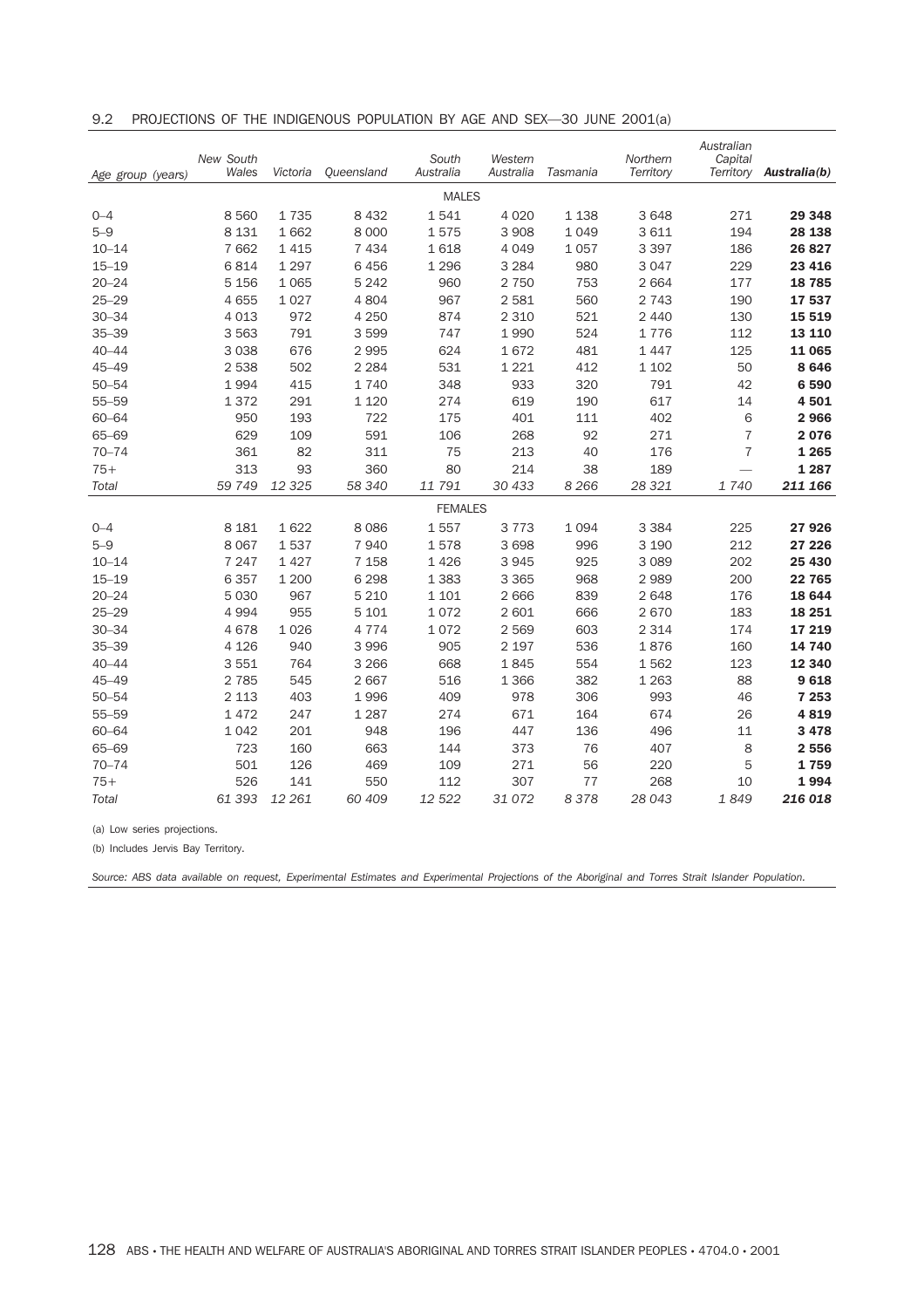# Torres Strait Islander estimates Separate estimated resident population figures for the Torres Strait Islander population have not been available until recently. In the 1996 Census, people were able to identify themselves as of 'Aboriginal origin', 'Torres Strait Islander origin' or 'both Aboriginal and Torres Strait Islander origin'. Prior censuses asked respondents to choose either Aboriginal or Torres Strait Islander origin, but not both. Following consultations with key stakeholders, estimates for 1996 were produced for the Torres Strait Islander population, comprising those who indicated either 'Torres Strait Islander origin' alone or 'both Aboriginal and Torres Strait Islander origin', in the 1996 Census.

In 1996, more than half (54%) of the Torres Strait Islander population lived in Queensland, while the remaining 46% were distributed across the remaining jurisdictions (table 9.3).

|  | 9.3     EXPERIMENTAL ESTIMATED RESIDENT POPULATION—30 JUNE 1996 |  |  |  |  |  |
|--|-----------------------------------------------------------------|--|--|--|--|--|
|--|-----------------------------------------------------------------|--|--|--|--|--|

|                           | Torres Strait<br>Area | Rest of<br>Queensland | Rest of<br>Australia | Total Australia |
|---------------------------|-----------------------|-----------------------|----------------------|-----------------|
| Torres Strait Islander(a) | 6 3 3 5               | 16 705                | 19 363               | 42 403          |
| Aboriginal(a)             | 709                   | 86 300                | 267 689              | 354 698         |
| Total Indigenous(b)       | 6654                  | 98 163                | 281 232              | 386 049         |

(a) Includes those people who identified themselves as being of both Aboriginal and Torres Strait Islander origin.

(b) The Indigenous categories do not add to the total Indigenous population because people who identified themselves as being of both Aboriginal and Torres Strait Islander origin are included in both the Torres Strait Islander and Aboriginal categories.

*Source: ABS 2000a.*

The age structure of the estimated Torres Strait Islander population was similar to that of the total Indigenous population, with higher proportions in the younger age groups and lower proportions in the higher age groups than the total Australian population (graph 9.4).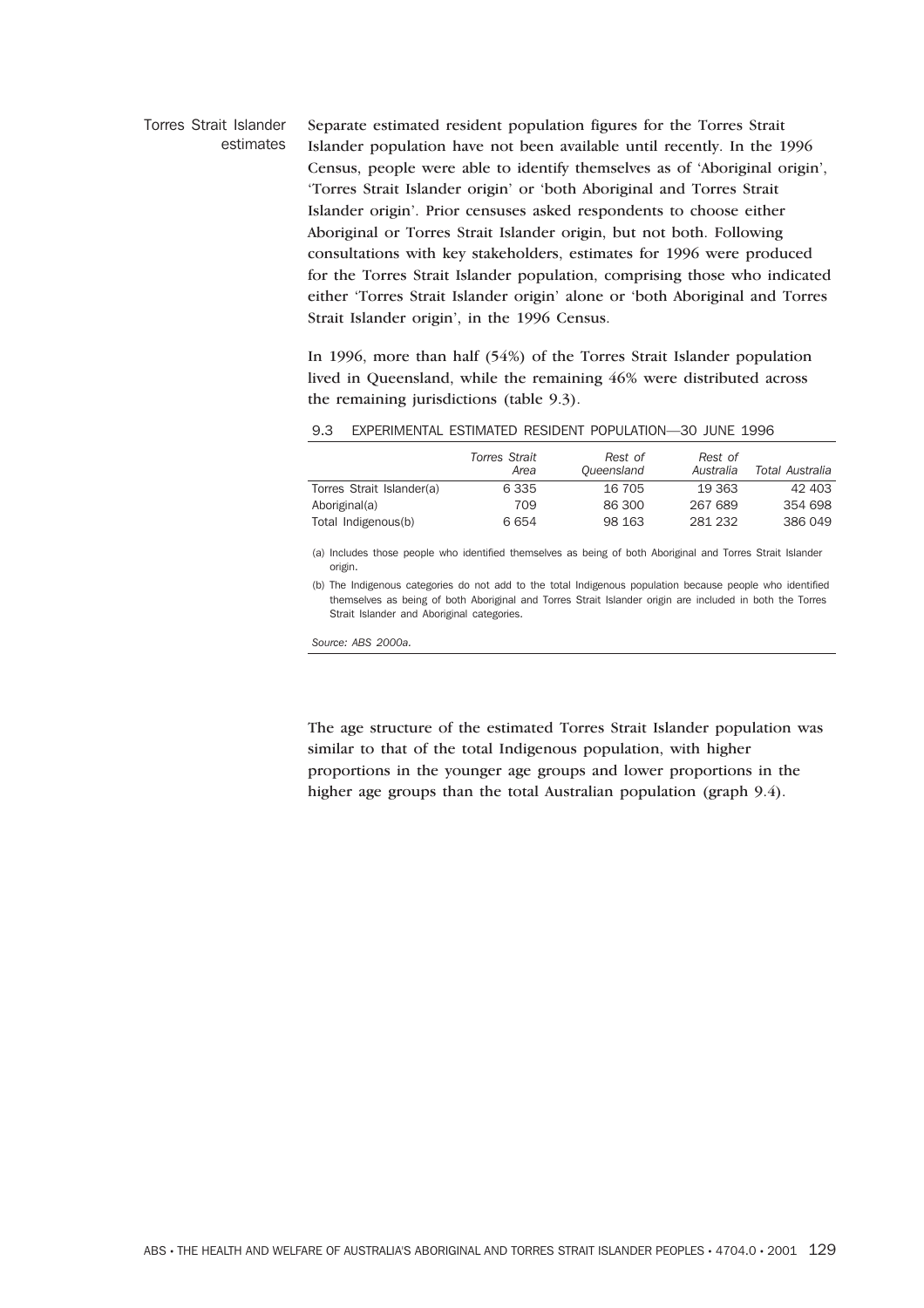

### 9.4 EXPERIMENTAL ESTIMATED RESIDENT POPULATION — 30 June 1996

(a) The Torres Strait Islander population includes those people who identified themselves as being of both Aboriginal and Torres Strait Islander origin. Source: ABS 2000a.

QUALITY AND AVAILABILITY OF DATA FROM CENSUSES AND SURVEYS

Table 9.5 lists previous national censuses and surveys that have produced information relevant to the health and welfare of Aboriginal and Torres Strait Islander peoples and table 9.6 lists those either currently under way or planned.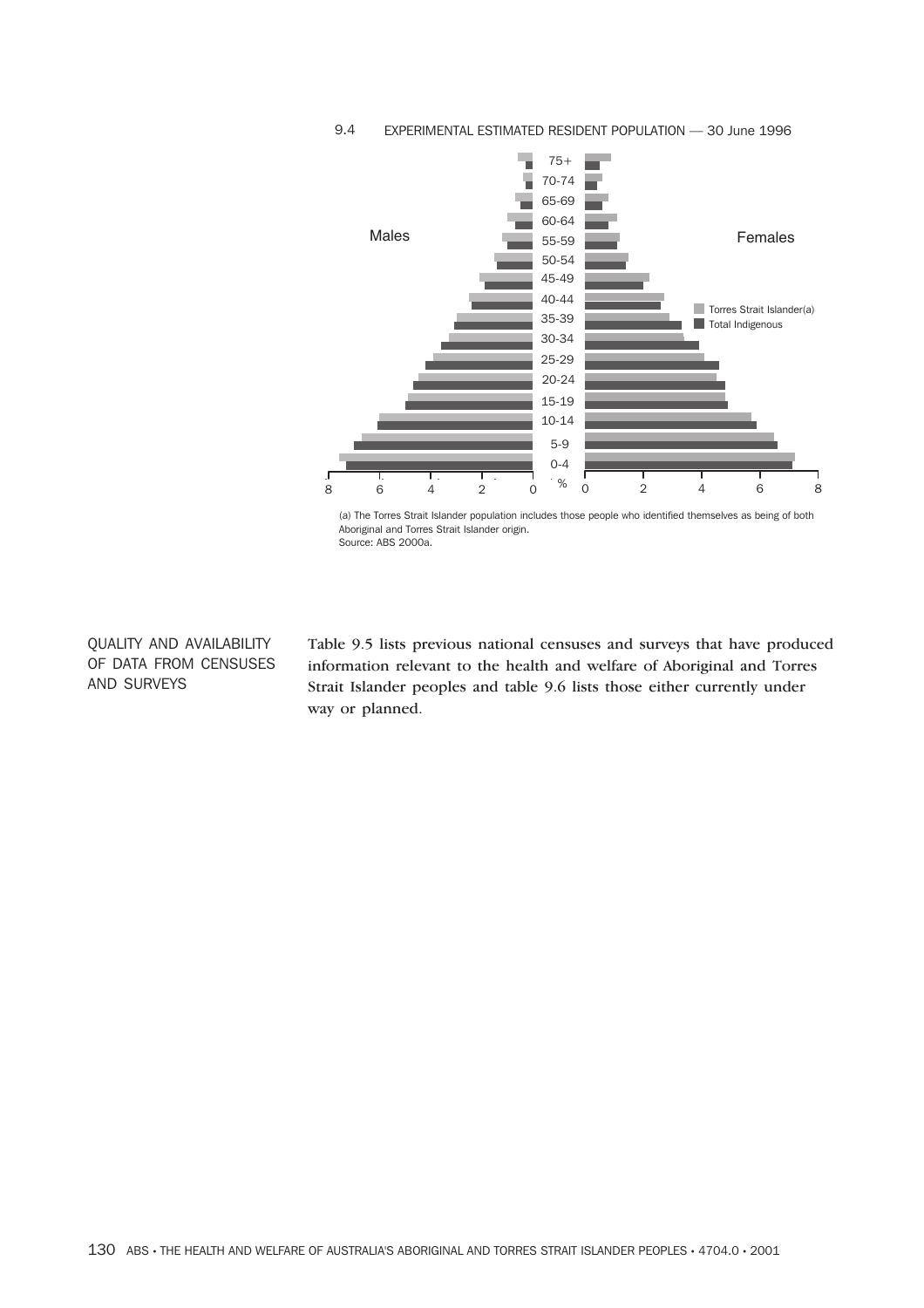| Collection (sponsoring<br>agency), year                                          | <b>Status</b>                                                      | Approximate<br>sampling<br>fraction(a) | Comment                                                                                                                                                                                                                                  | Coverage                                                                                                                                          |
|----------------------------------------------------------------------------------|--------------------------------------------------------------------|----------------------------------------|------------------------------------------------------------------------------------------------------------------------------------------------------------------------------------------------------------------------------------------|---------------------------------------------------------------------------------------------------------------------------------------------------|
| Census of Population and<br>Housing (ABS), 1996                                  | Results reported                                                   | 100%                                   | Conducted every 5 years.<br>Content includes population,<br>housing, income, education,<br>employment. Complete<br>coverage of the population<br>is an advantage.                                                                        | All people; Indigenous data<br>reportable down to<br>Indigenous location (ILOC)<br>level, and CDs except<br>where confidentiality is an<br>issue. |
| National Aboriginal and<br><b>Torres Strait Islander</b><br>Survey (ABS), 1994   | Results reported                                                   | 5%                                     | Wide range of topics in the<br>areas of: family and culture;<br>health; housing; education<br>and training; employment<br>and income; and law and<br>justice.                                                                            | All Indigenous people; data<br>reportable down to ATSIC<br>regional level.                                                                        |
| Housing and Community<br>Infrastructure Needs<br>Survey (ATSIC), 1992            | Results reported                                                   | 100% of selected<br>communities        | Housing, environmental and<br>health service infrastructure.                                                                                                                                                                             | All remote and rural<br>Indigenous communities.<br>Some communities in<br>major urban centres; data<br>reportable down to<br>community level.     |
| Community Housing and<br>Infrastructure Needs<br>Survey (ATSIC and ABS),<br>1999 | Results reported                                                   | 100% of selected<br>communities        | As above                                                                                                                                                                                                                                 | Discrete Indigenous<br>communities and<br>Indigenous housing<br>organisations; data<br>reportable down to<br>community level.                     |
| National Drug Strategy<br>Household Survey(b)<br>(DHSH), 1994                    | Results reported                                                   | 6%                                     | Drug use and exposure,<br>knowledge, attitudes and<br>policy preferences, law<br>enforcement indicators,<br>campaign awareness and<br>impact.                                                                                            | Indigenous people<br>14 years or more in<br>selected urban areas;<br>Indigenous data reportable<br>at national level.                             |
| National Drug Strategy<br>Household Survey<br>(CDHAC), 1998                      | Some Indigenous results<br>reported but numbers<br>indicative only | 0.08%                                  | Drug use and exposure,<br>attitudes, awareness,<br>knowledge and behaviours.                                                                                                                                                             | All persons 14 years or<br>more; Indigenous data<br>reported at national level.                                                                   |
| Labour Force Survey<br>(ABS), 1994 and on                                        | Results reported                                                   | 0.5%                                   | Labour force status. A<br>question on Indigenous<br>status was included in the<br>survey in February 1994<br>and in the March surveys<br>for 1995-99. Since May<br>2001, the Indigenous status<br>question has been included<br>monthly. | All people 15 years and<br>over. Data for Indigenous<br>people reportable at the<br>national level.                                               |
| National Health Survey<br>(ABS), 1995                                            | Results reported for<br>non-remote areas                           | 0.7%                                   | Wide range of information<br>about health conditions,<br>actions, behaviours etc.<br>Included an enhanced<br>sample of Indigenous<br>people.                                                                                             | All people; Indigenous data<br>reportable at national level<br>in non-sparsely settled<br>areas.                                                  |

# 9.5 NATIONAL CENSUS AND SURVEY COLLECTIONS RELEVANT TO INDIGENOUS HEALTH AND WELFARE—1994–1999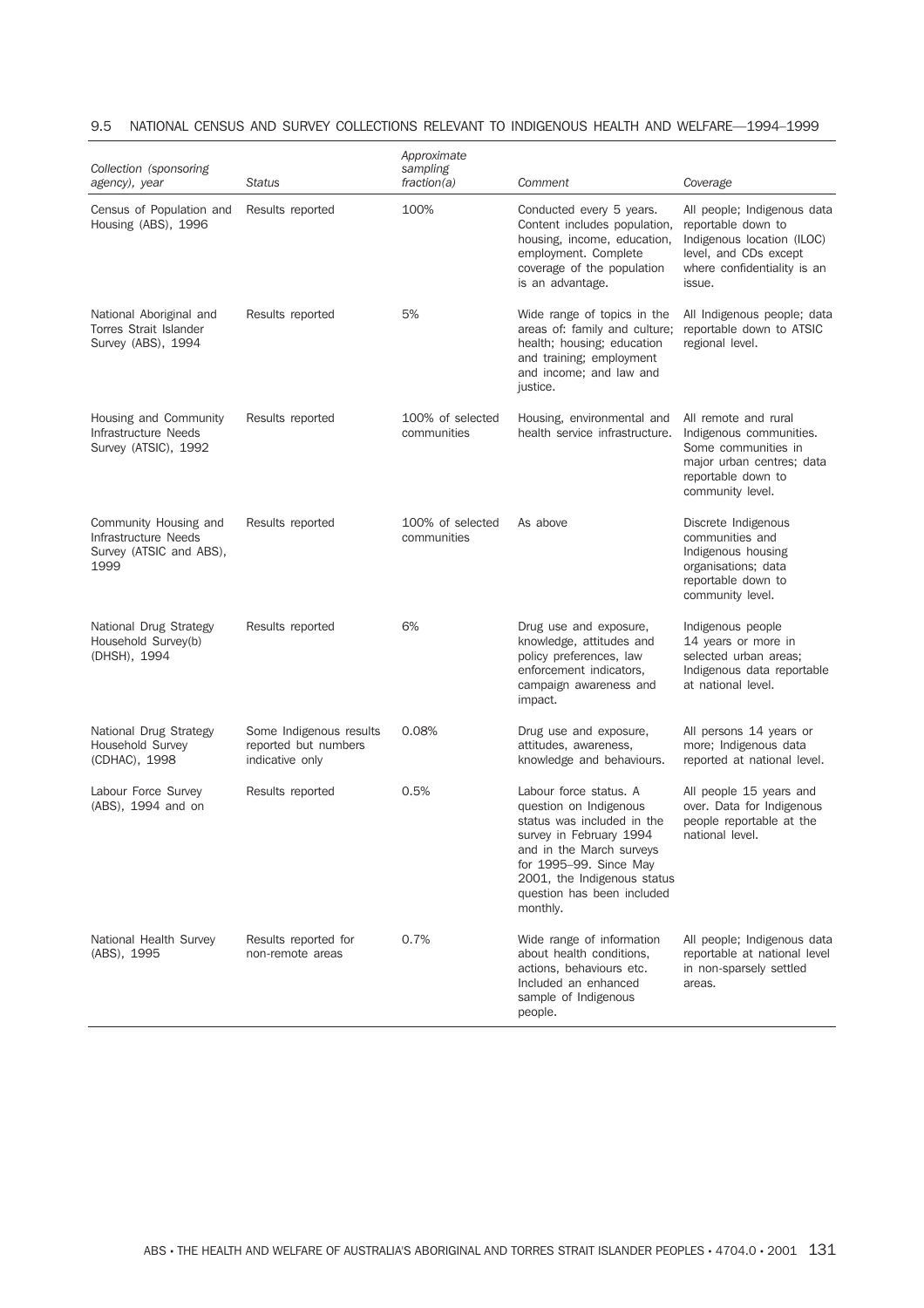#### 9.5 NATIONAL CENSUS AND SURVEY COLLECTIONS RELEVANT TO INDIGENOUS HEALTH AND WELFARE—1994–1999 —*continued*

| Collection (sponsoring<br>agency), year                                                                           | <b>Status</b>                                             | Approximate<br>sampling<br>fraction(a)                                  | Comment                                                                                                                                        | Coverage                                                                                                                      |
|-------------------------------------------------------------------------------------------------------------------|-----------------------------------------------------------|-------------------------------------------------------------------------|------------------------------------------------------------------------------------------------------------------------------------------------|-------------------------------------------------------------------------------------------------------------------------------|
| Australian Housing Survey, Results reported<br>1999                                                               |                                                           | 0.8%                                                                    | As above. Included an<br>enhanced sample of<br>Indigenous dwellings.                                                                           | All dwellings except in<br>sparsely-settled areas;<br>Indigenous data reportable<br>at national level.                        |
| <b>BEACH</b> (General Practice<br>Statistics and<br>Classification Unit, Sydney<br>Uni, and AIHW), 1998<br>and on | Indigenous results reported 1,000 randomly<br>for 1998-99 | selected active GP's<br>annually, 100<br>consecutive<br>encounters each | A survey of General Practice<br>activity. GP consultations<br>including characteristics of<br>GP, patient, reason,<br>treatment, risk factors. | General Practitioners in<br>private practice on a fee<br>for service basis: some<br>state-level Indigenous data<br>available. |

(a) The sampling fraction refers to the survey's coverage of Indigenous people (or dwellings/communities) and is calculated as the number of Indigenous people (or dwellings/communities) in the sample divided by the number of Indigenous people (or dwellings/communities) in the population of interest at the time of the survey.

(b) Urban Aboriginal and Torres Strait Islander Peoples' Supplement.

#### 9.6 NATIONAL CENSUS AND SURVEY COLLECTIONS RELEVANT TO INDIGENOUS HEALTH AND WELFARE—2000–2005

| Collection (sponsoring<br>agency), year                                                                    | <b>Status</b>         | Approximate<br>intended<br>sampling<br>fraction(a)                                                            | Comment                                                                                                                                                                                                           | Coverage                                                                                                                                          |
|------------------------------------------------------------------------------------------------------------|-----------------------|---------------------------------------------------------------------------------------------------------------|-------------------------------------------------------------------------------------------------------------------------------------------------------------------------------------------------------------------|---------------------------------------------------------------------------------------------------------------------------------------------------|
| Census of Population and Fieldwork completed<br>Housing (ABS), 2001                                        |                       | 100%                                                                                                          | Conducted every 5 years.<br>Content includes population,<br>housing, income, education,<br>employment. Complete<br>coverage of the population<br>is an advantage.                                                 | All people; Indigenous<br>data reportable down to<br>Indigenous location (ILOC)<br>level, and CDs except<br>where confidentiality is an<br>issue. |
| Community Housing and<br>Infrastructure Needs<br>Survey (ATSIC & ABS),<br>2001                             | Fieldwork completed   | 100% of selected<br>communities                                                                               | Housing, environmental and<br>health service infrastructure<br>survey, following initial<br>survey in 1999.                                                                                                       | Discrete Indigenous<br>communities and<br>Indigenous housing<br>organisations; data<br>reportable down to<br>community level.                     |
| Labour Force Survey<br>(ABS), 2000 and on                                                                  | Ongoing reporting     | 0.5%                                                                                                          | Labour force status. Since<br>May 2001, the Indigenous<br>status question has been<br>included monthly.                                                                                                           | All people 15 years and<br>over. Data for Indigenous<br>people reportable at the<br>national level.                                               |
| National Health Survey<br>(Indigenous) (ABS), 2001                                                         | Fieldwork in progress | 0.8%                                                                                                          | Wide range of information<br>about health conditions,<br>actions, behaviours, etc.<br>Subset of questions to be<br>used in remote areas. To<br>be conducted in conjunction<br>with the National Health<br>Survey. | All Indigenous persons;<br>data reportable at national<br>level.                                                                                  |
| Beach (General Practice<br>Statistics and<br>Classification Unit, Sydney<br>Uni. and AlHW), 2000<br>and on | Ongoing reporting     | 1,000 randomly<br>selected active GPs<br>annually, 100<br>consecutive encounters GP, patient, reason,<br>each | A survey of General Practice<br>activity. GP consultations<br>including characteristics of<br>treatment, risk factors.                                                                                            | General Practitioners in<br>private practice on a fee<br>for service basis; some<br>state-level Indigenous data<br>available.                     |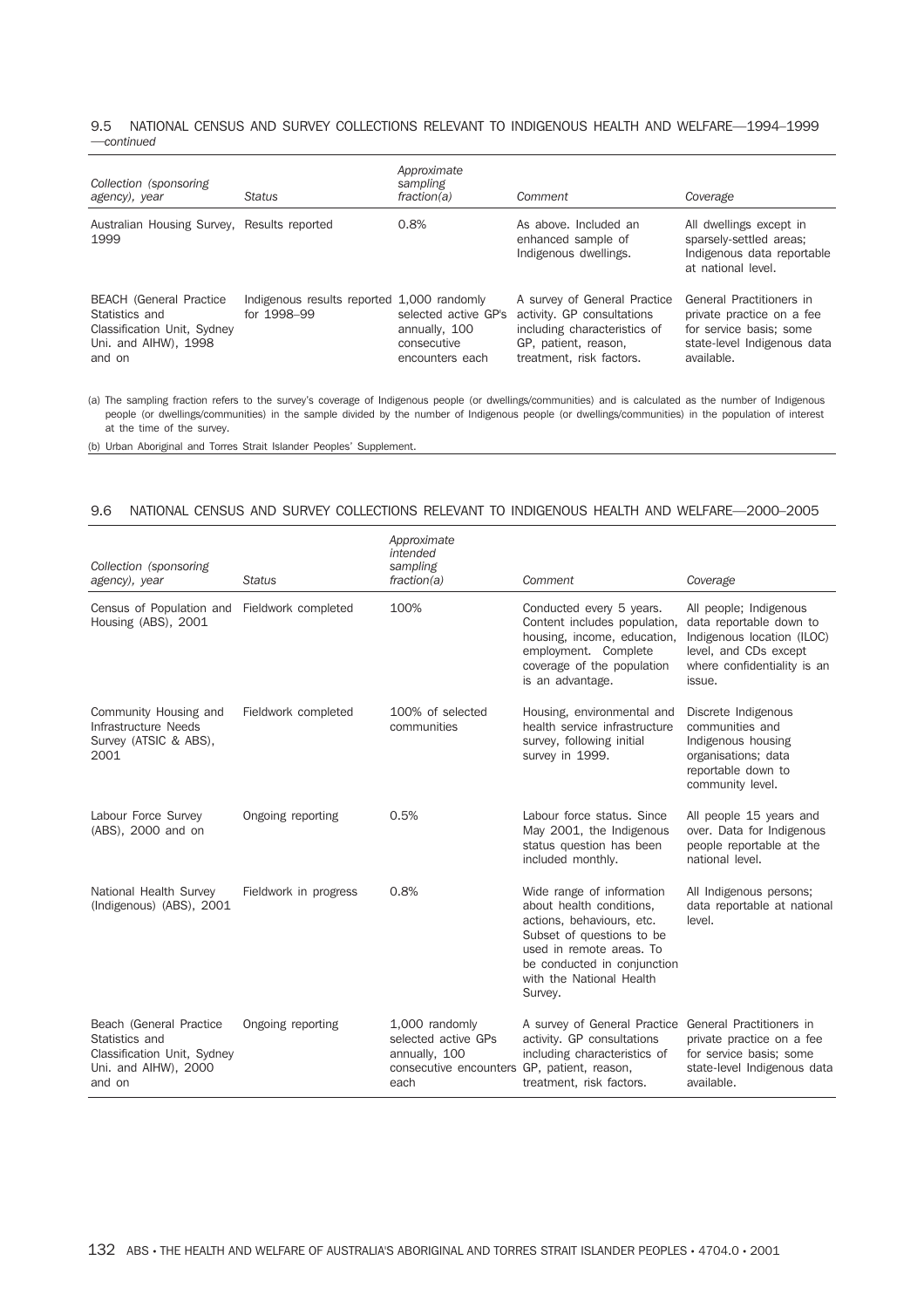#### 9.6 NATIONAL CENSUS AND SURVEY COLLECTIONS RELEVANT TO INDIGENOUS HEALTH AND WELFARE—2000–2006 —*continued*

| Collection (sponsoring<br>agency), year     | Status                 | Approximate<br>intended<br>sampling<br>fraction(a) | Comment                                                                                                                                                                                                                                            | Coverage                                                                                                               |
|---------------------------------------------|------------------------|----------------------------------------------------|----------------------------------------------------------------------------------------------------------------------------------------------------------------------------------------------------------------------------------------------------|------------------------------------------------------------------------------------------------------------------------|
| Indigenous Health Survey<br>(ABS)2004/5 (b) | Proposed               | 2.4%                                               | Wide range of information<br>about health conditions,<br>actions, behaviours. To be<br>conducted in conjunction<br>with the National Health<br>Survey.                                                                                             | All Indigenous persons;<br>proposed that some data<br>will be reportable down to<br>State/Northern Territory<br>level. |
| Indigenous Social Survey<br>(ABS), 2002     | Survey to be conducted | 4.0%                                               | General social survey<br>reporting on areas of social<br>concern including health,<br>housing, education &<br>income. To be conducted<br>in conjunction with the<br>General Social Survey. To<br>be conducted at 6-yearly<br>intervals thereafter. | Indigenous persons aged<br>15 and over; data<br>reportable down to<br>State/Northern Territory<br>level.               |

(a) The sampling fraction refers to the survey's coverage of Indigenous people (or dwellings/communities) and is calculated as the number of Indigenous people (or dwellings/communities) in the sample divided by the number of Indigenous people (or dwellings/communities) in the population of interest at the time of the survey.

(b) From 2004/5, the National Health Survey (Indigenous) will be referred to as the Indigenous Health Survey.

# The Census of Population and Housing

The Census of Population and Housing is perhaps the most useful statistical collection in Australia, with respect to providing data about Aboriginal and Torres Strait Islander people. It provides the basis for the estimation of the size of the Indigenous population, as well as information on a range of topics, such as housing, employment, education, income and language.

The 2001 Census was held on the 7th August and processing of data is now under way. Results will be released progressively from July 2002, starting with the Basic Community Profile, in which Indigenous status will be a variable. As with previous censuses, an Indigenous Enumeration Strategy (IES) was used to improve the coverage and accuracy of the count of the Indigenous population. The IES consists of special collection procedures and census awareness activities. Special collection procedures include the use of specially designed forms for use by interviewers in some Indigenous communities, and the employment of Indigenous people to assist with census enumeration. A variety of awareness activities are used as and where appropriate. These include newspaper articles, posters, presentations in Indigenous languages, radio and television interviews and information brochures. These are designed to address cultural barriers that may discourage Indigenous people from participating in the Census, and raise understanding of the purpose of the Census and its potential benefits. Extensive and ongoing consultation and liaison with Indigenous organisations and communities are seen as essential elements of the strategy. Census staff are also trained in Indigenous enumeration procedures, and a special recruitment effort ensures that, wherever possible, Aboriginal and Torres Strait Islander peoples are employed to assist with the census collection. Coordination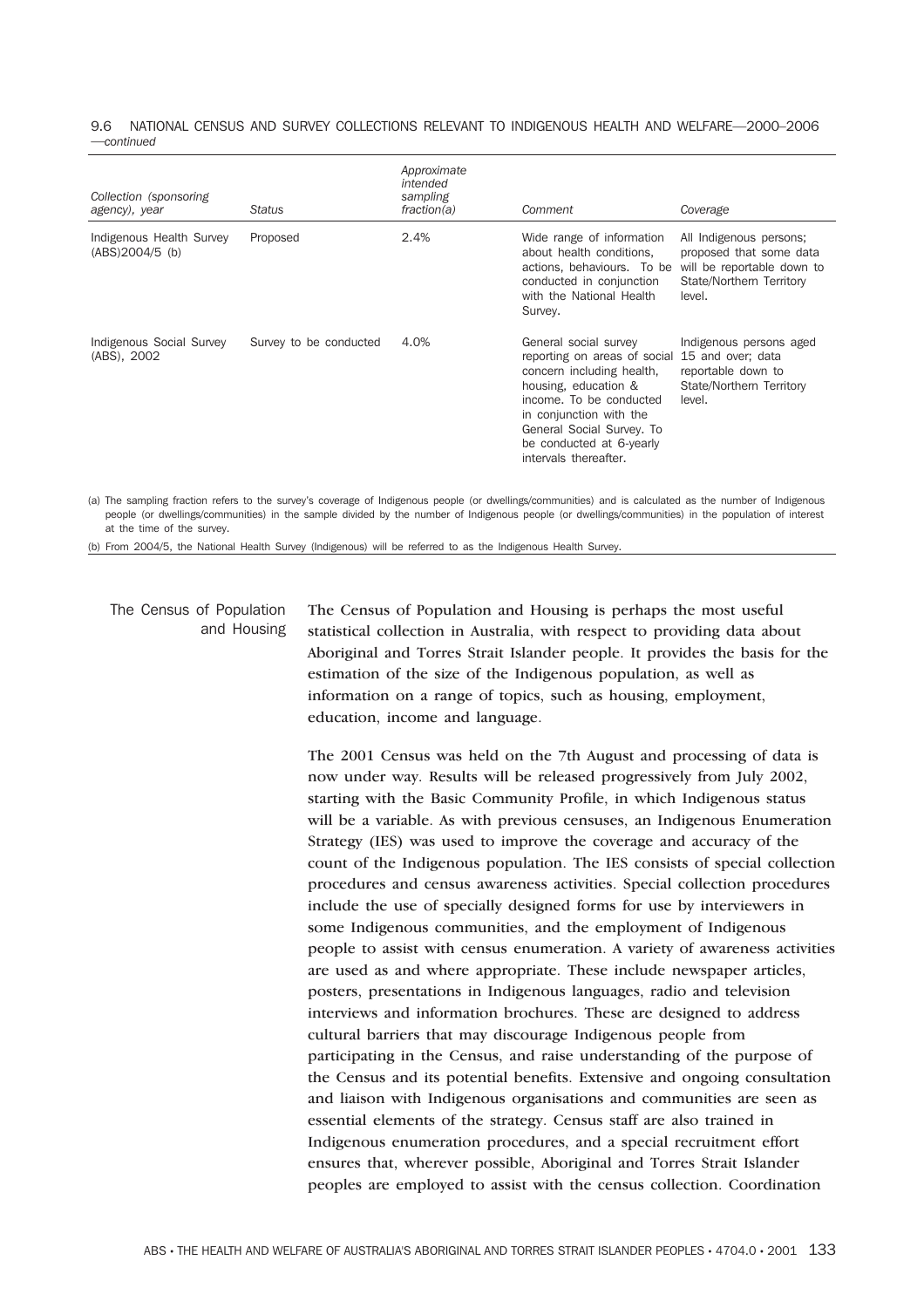The Census of Population and Housing *continued*

of census activities with preparations for the 2001 CHINS were an added element to the IES this year. An evaluation of the 2001 IES will be conducted after the census.

In addition to the IES the ABS has a 2001 Census evaluation plan for discrete Indigenous communities which includes: capturing field information about collection activities, community response, difficulties and barriers experienced in the field; an assessment of the success of the collection; identification of unoccupied dwellings; comparisons of the Census counts of people and dwellings with the counts obtained in the 2001 CHINS; observational studies undertaken during Census 2001 collection; an analysis of a wide range of administrative data sources in order to compare the similarities and differences between these and Census data for particular communities; and a report, Population Issues, Indigenous Australians (Cat. 4708.0) which will provide special analyses of the 2001 Census data, including comparisons with 1991 and 1996 counts, and will be published in 2003. The results of the evaluation strategy will be published in both detailed papers and brought together in an overarching publication to guide users on Census Indigenous data quality.

ABS Indigenous survey program In 1999, the ABS conducted a review of its household survey program. In parallel, a strategy for Aboriginal and Torres Strait Islander statistics was also developed. Both initiatives included wide consultation, involving all levels of government and the Aboriginal and Torres Strait Islander community. The survey program outcomes include:

- regular social surveys of Aboriginal and Torres Strait Islander people to be conducted;
- selected national surveys to have supplementary Aboriginal and Torres Strait Islander samples; and
- regular identification of Aboriginal and Torres Strait Islander people to occur in the Labour Force Survey so that broad employment data will be available in the intercensal period;

The results of these surveys will have the capacity to provide a broad information source to improve understanding about the social environment, and health and wellbeing of the Indigenous population. These surveys (discussed below) include the Community Housing and Infrastructure Needs Survey, an Indigenous sample supplement in the National Health Survey in 2001 and then the expanded Indigenous Health Survey from 2004/5 and six yearly thereafter, and the Indigenous Social Survey.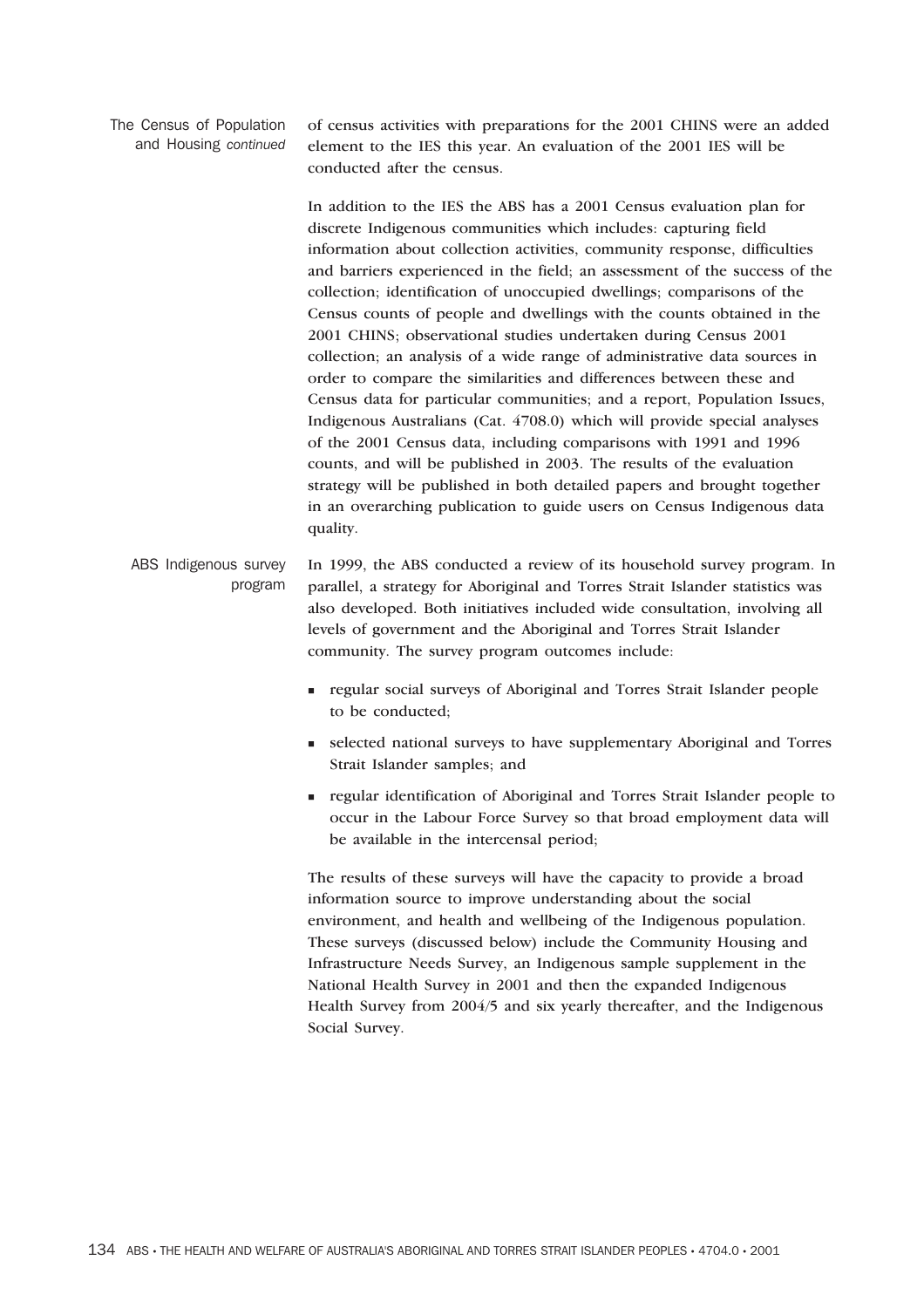ABS Indigenous survey program *continued*

Survey strategies are designed to ensure that data are relevant, that collection methods are sensitive to Aboriginal and Torres Strait Islander peoples, and that broad consultation processes are in place. Achieving long-term credibility for survey results requires a substantial level of acceptance by the Aboriginal and Torres Strait Islander community, and the ABS is engaging a wide range of community stakeholders in consultative processes throughout the conduct of its Indigenous surveys. There is also an identified need for ongoing liaison with communities and respondents, as a routine function in the consultation process.

The first Community Housing and Infrastructure Needs Survey (CHINS) was conducted in 1999, after the Aboriginal and Torres Strait Islander Commission (ATSIC) engaged the ABS to conduct surveys of all Indigenous Housing Organisations (IHOs) and discrete Indigenous communities in Australia. CHINS collected housing and management information from Aboriginal and Torres Strait Islander housing organisations, and a range of community infrastructure information for those locations identified as discrete communities (see inset 2.1). The 2001 CHINS was conducted in conjunction with Census 2001, and will update the 1999 CHINS. CHINS data that are collected from IHOs include details of the current housing stock, and management practices and financial arrangements of Indigenous housing organisations providing housing to Aboriginal and Torres Strait Islander people. Details of housing and related infrastructure, such as water, power and sewerage systems, as well as other facilities, such as education and health services available in discrete Aboriginal and Torres Strait Islander communities, are also collected.

The Commonwealth Department of Health and Aged Care has entered into a partnership with the ABS to fund a program of triennial national health surveys, the first of which is currently being conducted. The program will allow for an enhanced Indigenous sample to be collected for the first two surveys and every six years thereafter. The 2001 National Health Survey (Indigenous) (see table 9.6), will provide national estimates on some indicators of health status, as well as opportunities for the ABS to increase its understanding of appropriate collection strategies, particularly in remote areas. It will also provide an opportunity to develop the survey so that the content can be reliably compared with results from ABS surveys of the general population. At this stage, detailed data on Indigenous health that can provide estimates for all States and the Northern Territory will not be available until the results of the larger 2004/05 Indigenous Health Survey are released. However, the 2002 Indigenous Social Survey to be released during 2003 (see below), will collect data of relevance to Indigenous health, and will deliver State/Northern Territory estimates. Considerable development will be undertaken before the content and methodology of the 2004/05 Indigenous Health Survey is finalised.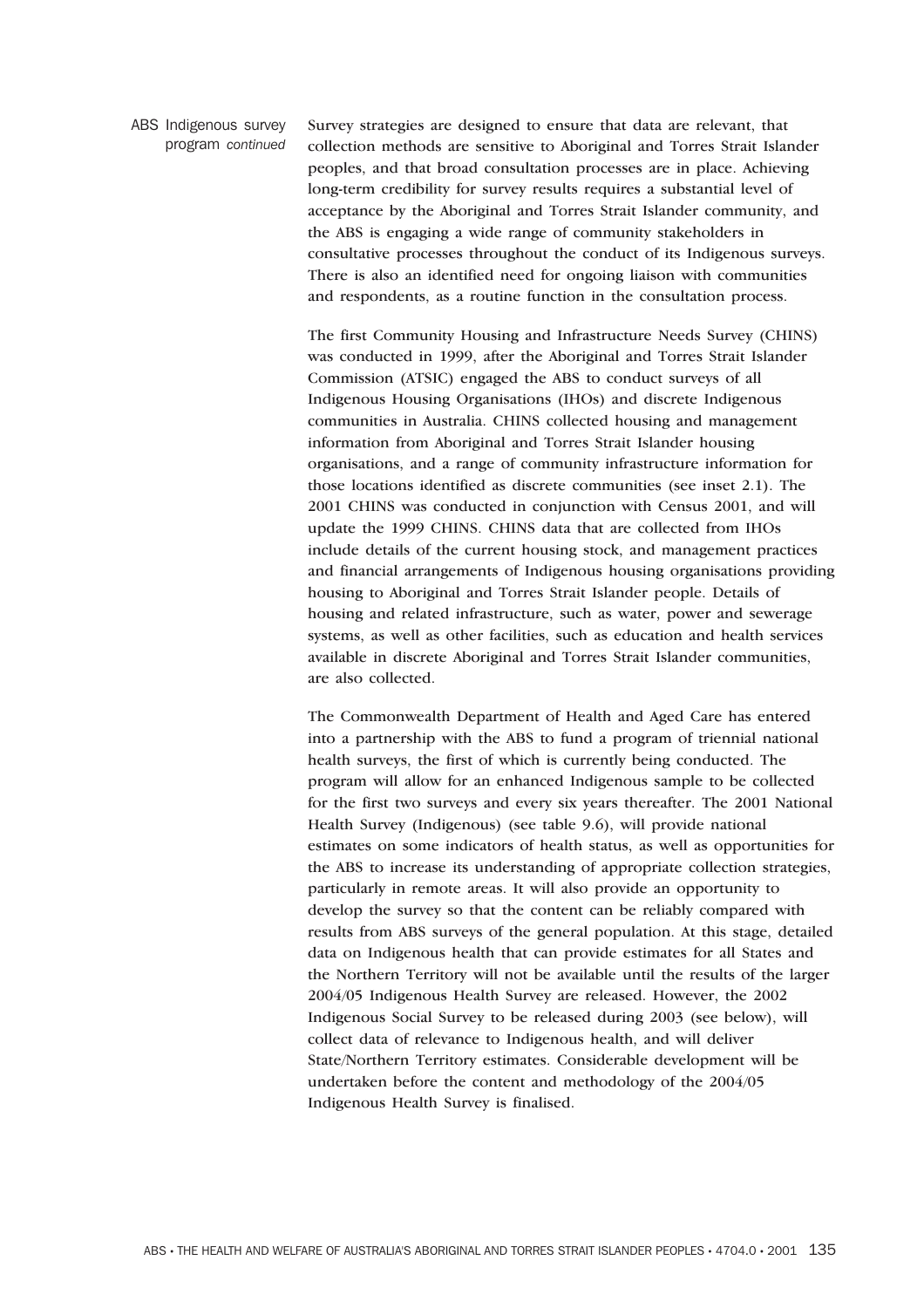ABS Indigenous survey program *continued* The Indigenous Social Survey (ISS) will be conducted for the first time in 2002, and at six-yearly intervals after that. It will provide broad information across all areas of social concern, including health, housing, work, education and income. The survey will allow for inter-relationships between different areas of social concern to be explored, and provide information on the extent to which some people face multiple social disadvantage. Another of the objectives of the ISS is to provide comparisons with non-Indigenous population data, such as that to become available from the General Social Survey (GSS).

> Inset 9.7 describes a survey recently conducted in Western Australia. The survey seeks to examine health and its determinants among a large sample of Indigenous children, and represents a potentially valuable source of health data about young Indigenous people.

#### 9.7 WESTERN AUSTRALIAN ABORIGINAL CHILD HEALTH SURVEY

An extensive State-wide survey of Western Australian Indigenous children aged 0–17 years was undertaken in 2000, by TVW Telethon Institute for Child Health Research, Perth, following extensive collaboration and consultation with Aboriginal communities and agencies throughout the State. By examining a range of possible factors in the development of ill health, behaviour problems and adverse health behaviours among Indigenous children, the study aims to provide an understanding of the determinants of educational performance, long-term health risk behaviours and psychosocial problems. The survey is also notable for attempting to determine some of the factors which promote resilience in Aboriginal children, exploring both individual and environmental aspects of childhood development. Information has been sought from caregivers and educators, in an endeavour to provide a comprehensive picture of the issues involved, with a sample of over 1,500 families and around 4,000 Aboriginal children.

The information collected is expected to provide comprehensive data which can be used to inform planning and monitoring of Aboriginal health strategies by a range of agencies, including ATSIC Regional Councils, Aboriginal Community Controlled Health Organisations and State and Commonwealth government departments. The social and demographic data will also be utilised to monitor sentinel health conditions as part of the National Child Health and Indigenous Child Health Information Framework.

*Source: Dr Steven Zubrick, Institute for Child Health Research, personal communication.*

# QUALITY AND AVAILABILITY OF ADMINISTRATIVE DATA

Work coordinated by the ABS and the AIHW, in partnership with State and Territory authorities, has resulted in improvements in the completeness with which Aboriginal and Torres Strait Islander peoples are recorded in a range of administrative datasets. Priorities to date have been hospital records, and births and deaths registrations. Work on births and deaths registrations continues to be undertaken by ABS, in collaboration with State and Territory Registrars, and has uncovered a number of ways in which the quality of Indigenous vitals (i.e. births and deaths) data can be improved. These efforts are reflected in increases in the estimated coverage of Indigenous birth and death registrations.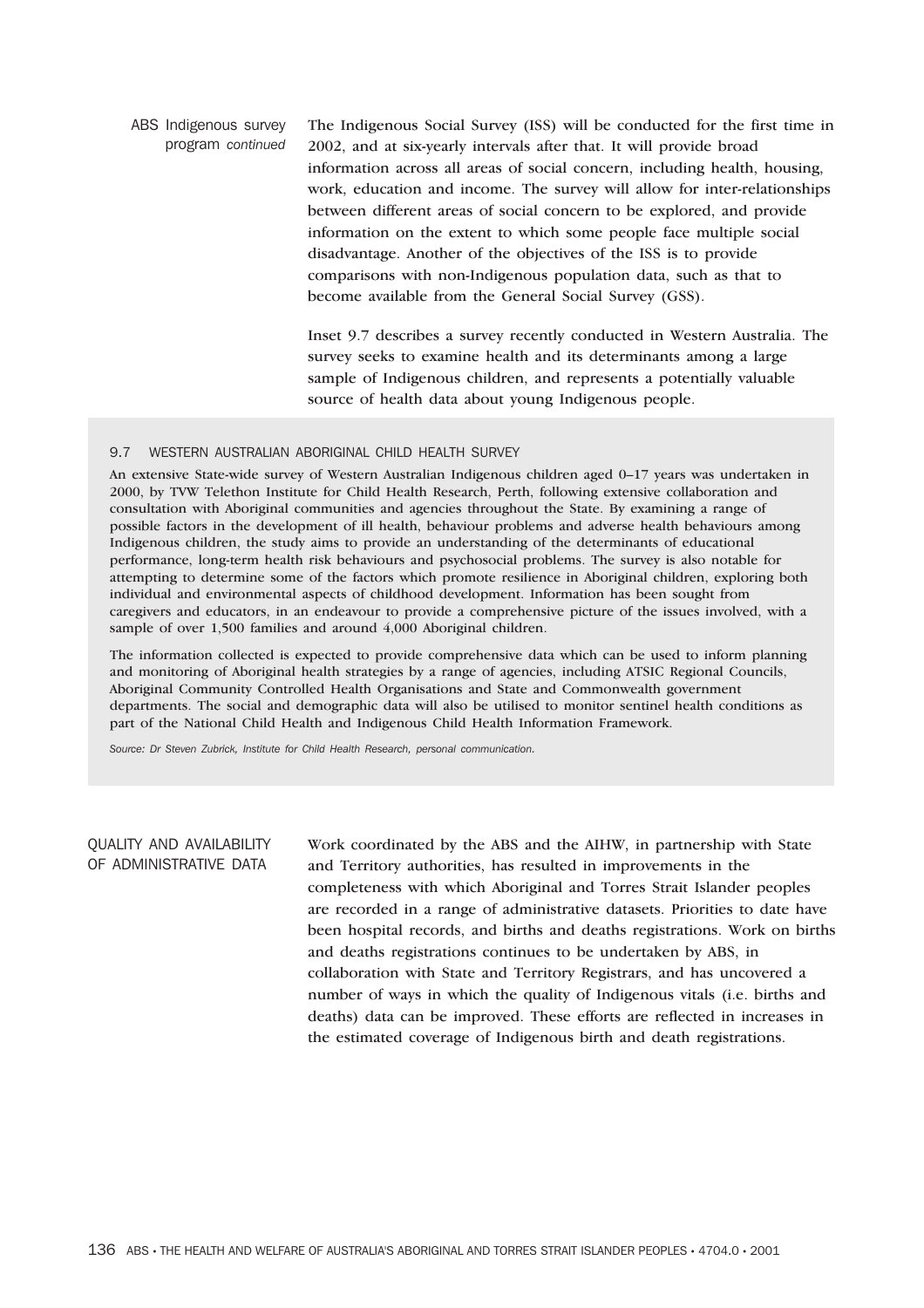Births Information regarding Indigenous births is obtained by ABS from birth registration forms and by AIHW from the perinatal collections from each jurisdiction. Birth registrations provide information on the Indigenous status of both parents, whereas the perinatal collections include information only about the mother. Although the questions used in each jurisdiction to identify Indigenous status on birth registration forms are based on the ABS standard (see above), variations remain in the questions used on the perinatal collection forms. Most jurisdictions, however, have undertaken to update Indigenous identification questions to conform to the ABS standard. In Western Australia, for example, Birth Registration forms have recently been updated, while Tasmanian perinatal collections are expected to be brought into line with the ABS standard in the near future. At present, although the Tasmanian perinatal collections form does not feature the standard question, the perinatal collections officer has instructed all midwives to ask the question directly of the child's mother (see Appendix table A21).

> In 1999, there were 10,580 births registered in Australia in which at least one of the parents was identified as of Indigenous origin (ABS 2000d). This is likely to be an under-estimate of the actual number of births to Indigenous parents because not all parents of Indigenous origin would have been identified as such.

One way of assessing the completeness of the data on Indigenous births is to compare the number registered (in which at least one parent was identified as Indigenous) with the number expected, which is derived using experimental Indigenous population estimates/projections and a constant set of age-specific fertility and paternity rates (see ABS 1998d). Table 9.8 shows the number of births registered in calendar years 1996–99 as a proportion of expected births.

|                              |      |      |      | 1996 based projections |
|------------------------------|------|------|------|------------------------|
|                              | 1996 | 1997 | 1998 | 1999                   |
| New South Wales              | 0.72 | 0.82 | 0.87 | 0.88                   |
| Victoria                     | 0.71 | 0.67 | 0.87 | 0.77                   |
| Queensland                   | 0.79 | 0.93 | 0.93 | 0.89                   |
| South Australia              | 0.89 | 0.93 | 1.03 | 0.99                   |
| Western Australia            | 0.98 | 0.93 | 0.92 | 0.97                   |
| Tasmania                     | 0.56 | 0.70 | 0.67 | 0.74                   |
| Northern Territory           | 0.95 | 0.88 | 0.89 | 0.98                   |
| Australian Capital Territory | 0.73 | 0.57 | 0.44 | 0.77                   |
| <b>Australia</b>             | 0.81 | 0.87 | 0.94 | 0.90                   |
| Source: ABS 2000d.           |      |      |      |                        |

#### 9.8 RATIO OF REGISTERED TO EXPECTED BIRTHS—1996–99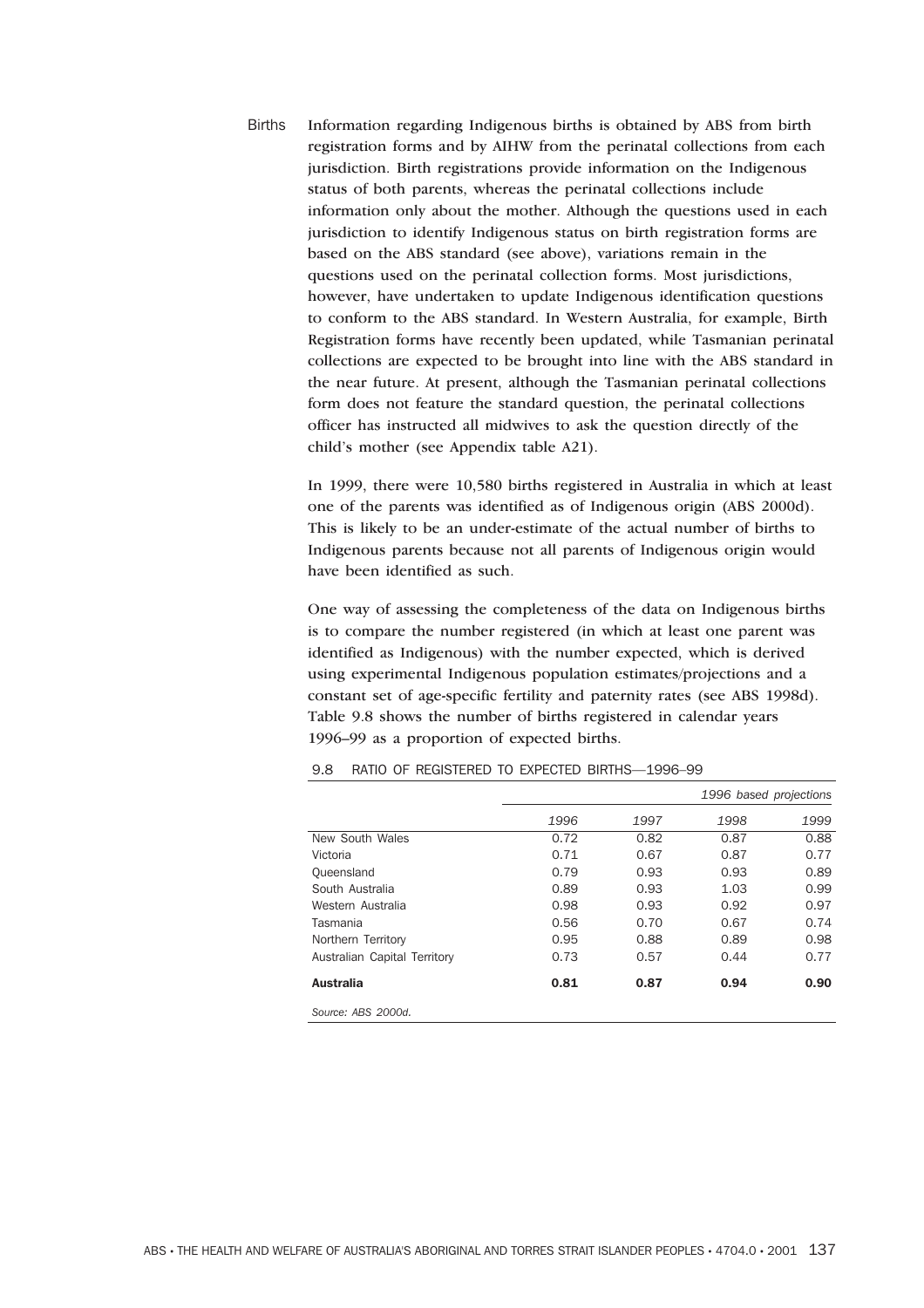Births *continued* On the basis of the ratios in table 9.8, as well as other available information about collection processes, detailed data on births registered as Indigenous in 1999 were published for all States and Territories, except the Australian Capital Territory (ABS 1999a). The small total number of Indigenous births in the Australian Capital Territory precluded publication. Detailed Indigenous birth registration data for New South Wales and Victoria were published for the first time in 1998, followed by the addition of Tasmanian data in 1999. While apparent decreases in coverage were experienced in Victoria, Queensland and South Australia between 1998 and 1999, the coverage ratios indicate that, overall, progress has been made improving the coverage of Indigenous births, in recent years. It should be noted that there are some limitations in the methodology used to calculate the coverage ratios of Indigenous births and deaths (see below), and therefore these ratios should be considered indicative only.

> Another way of assessing the completeness of birth registration data is to compare registrations with data collected by midwives, and others, for perinatal statistics collections. As indicated in table 9.9, the perinatal collections only include information about the Indigenous status of the mother, while birth registration forms ask about both the mother and the father. Table 9.9 presents data for 1998 for birth registrations, perinatal collections and 1996 Census-based low series projections of the Indigenous population for 1998. The table presents 1998 rather than 1999 data, as information from the perinatal collections is not yet available for 1999.

|                                 |                                                 |                                                            |                                    |                                         |                         | 1998 Birth Registrations(a) |                     |
|---------------------------------|-------------------------------------------------|------------------------------------------------------------|------------------------------------|-----------------------------------------|-------------------------|-----------------------------|---------------------|
|                                 | 1998<br>Projected<br>Indigenous<br>births(b)(c) | 1998<br>Projected<br>births to<br>Indigenous<br>mothers(b) | 1998<br>Perinatal<br>collection(d) | Mother and<br>father both<br>Indigenous | Mother<br>Indigenous(e) | Father<br>Indigenous(f)     | Total<br>Indigenous |
| New South Wales                 | 3 4 4 8                                         | 2 3 3 8                                                    | 2 0 4 3                            | 664                                     | 1 3 6 8                 | 979                         | 3011                |
| Victoria                        | 680                                             | 456                                                        | 445                                | 119                                     | 264                     | 207                         | 590                 |
| Queensland                      | 3 3 1 2                                         | 2 4 9 7                                                    | 2 7 3 1                            | 1076                                    | 1 1 8 9                 | 820                         | 3 0 8 5             |
| South Australia                 | 639                                             | 484                                                        | 412                                | 211                                     | 258                     | 192                         | 661                 |
| Western Australia               | 1597                                            | 1 3 1 3                                                    | 1504                               | 643                                     | 522                     | 304                         | 1469                |
| Tasmania                        | 450                                             | 259                                                        | 196                                | 28                                      | 154                     | 118                         | 300                 |
| Northern Territory              | 1436                                            | 1351                                                       | 1 2 4 8                            | 600                                     | 581                     | 103                         | 1 2 8 4             |
| Australian Capital<br>Territory | 96                                              | 58                                                         | 73                                 |                                         | 18                      | 17                          | 42                  |
| <b>Australia</b>                | 11 658                                          | 8906                                                       | 8642                               | 3 3 4 8                                 | 4 3 5 4                 | 2 740                       | 10 442              |

## 9.9 INDIGENOUS BIRTHS(a)

(a) In 1998, data for New South Wales, Victoria, Queensland, South Australia, Western Australia and the Northern Territory were considered by the ABS to be of publishable quality. See text and ABS 1999a for more details.

(b) Based on 1996 census-based projected population for 1998, low series, and a constant set of age-specific fertility and paternity rates.

(c) Includes children of Indigenous mothers and/or Indigenous fathers.

(d) Refers to babies of Indigenous mothers.

(e) Father non-Indigenous or father's Indigenous status not stated or paternity not acknowledged.

(f) Mother non-Indigenous, or mother's Indigenous status not stated.

*Source: AIHW National Perinatal Statistics Collection, 2001, ABS 1999a, ABS data available on request, births registrations database.*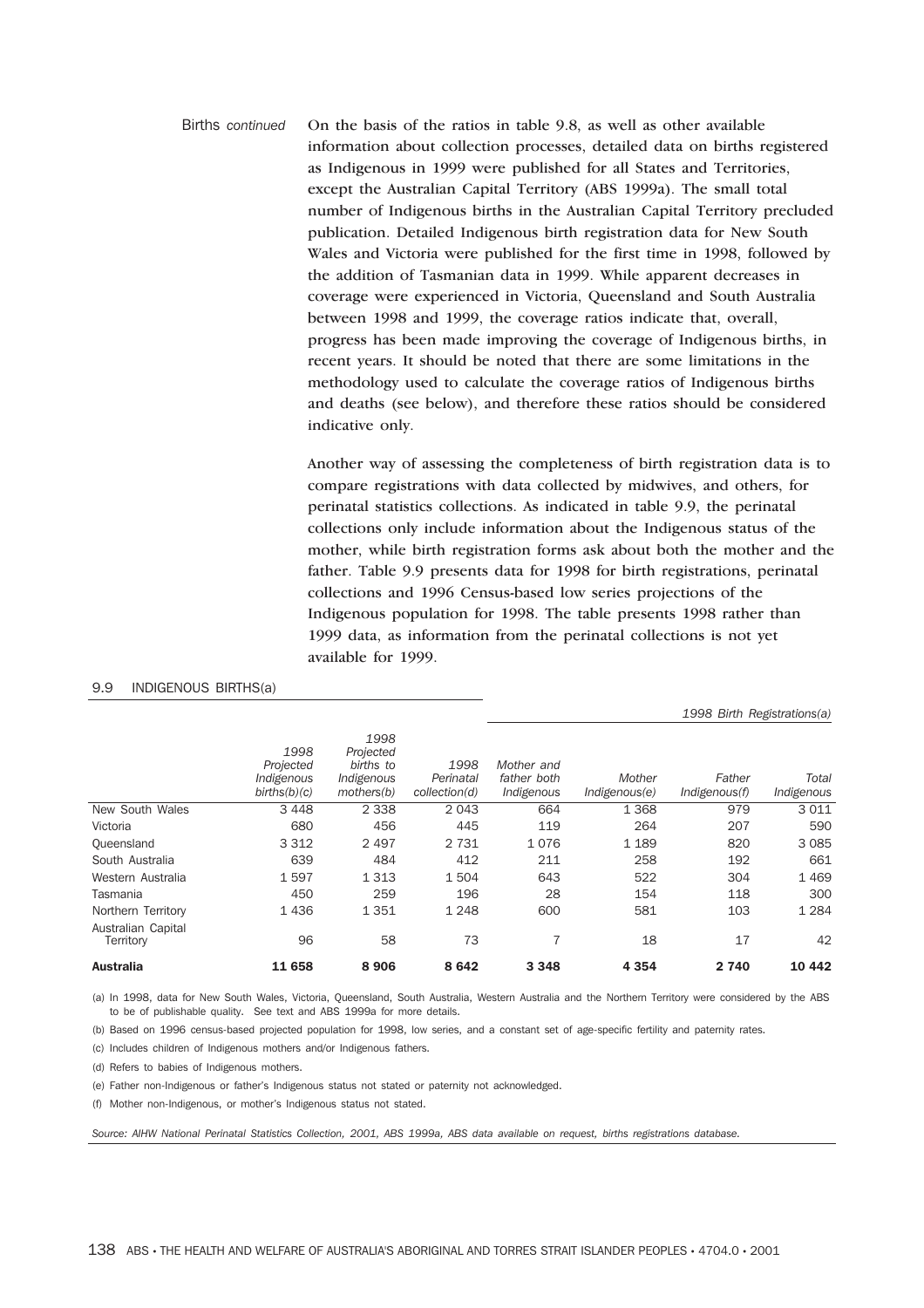Births *continued* The information in table 9.9 can be used to highlight discrepancies among the various data sources. For example, in Victoria there were 590 birth registrations in 1998, for which at least one parent was identified as Indigenous. This is lower than the 680 births projected for Victoria for that year. Similarly, the number of births to Indigenous mothers in Victoria, as identified through birth registrations (383, or 119+264) was lower than the number recorded in the perinatal collection (445) and projected births to Indigenous mothers (456).

> Discrepancies between data sources vary between States and Territories. Some jurisdictions have established data linkage projects between the perinatal data collection and the relevant Registry of Births, Deaths and Marriages. For example, a study conducted in Victoria, linking the perinatal collection, births registrations and hospital admissions, showed that there were many mothers identified as Koori in one collection, but not in the others. It is estimated that in 1998, there were 1,095 births where either the mother and/or the father was Koori, considerably higher than the 680 Indigenous births projected for Victoria for that year (table 9.10) (Department of Human Services 2000).

Deaths Most jurisdictions have adopted the ABS standard question on Indigenous status on death registration and medical cause of death forms (see Appendix A22). The ABS continues to work with State and Territory registrars to improve the recording of Indigenous status on registration forms.

> In 1999, there were 1,976 deaths registered as being of an Aboriginal or Torres Strait Islander person (ABS 2000e). While most Indigenous deaths in Australia are registered, Indigenous status is not always recorded on death notification forms. The extent to which identification of Indigenous people occurs in data collections is referred to as 'coverage', or 'completeness of coverage'. Coverage in death registrations can be estimated by comparing the number of deaths registered with an expected number of deaths, derived using a life table. A life table is a statistical model that can be used to show the levels of mortality of a population at different ages. Life tables produced for the Indigenous population are considered 'experimental' because of deficiencies in births, deaths and population data.

> Table 9.10 shows the estimated coverage of Indigenous deaths for 1997–99, i.e. the actual number of deaths registered as Indigenous in 1997–99 as a proportion of the Indigenous deaths 'expected' to occur in those years.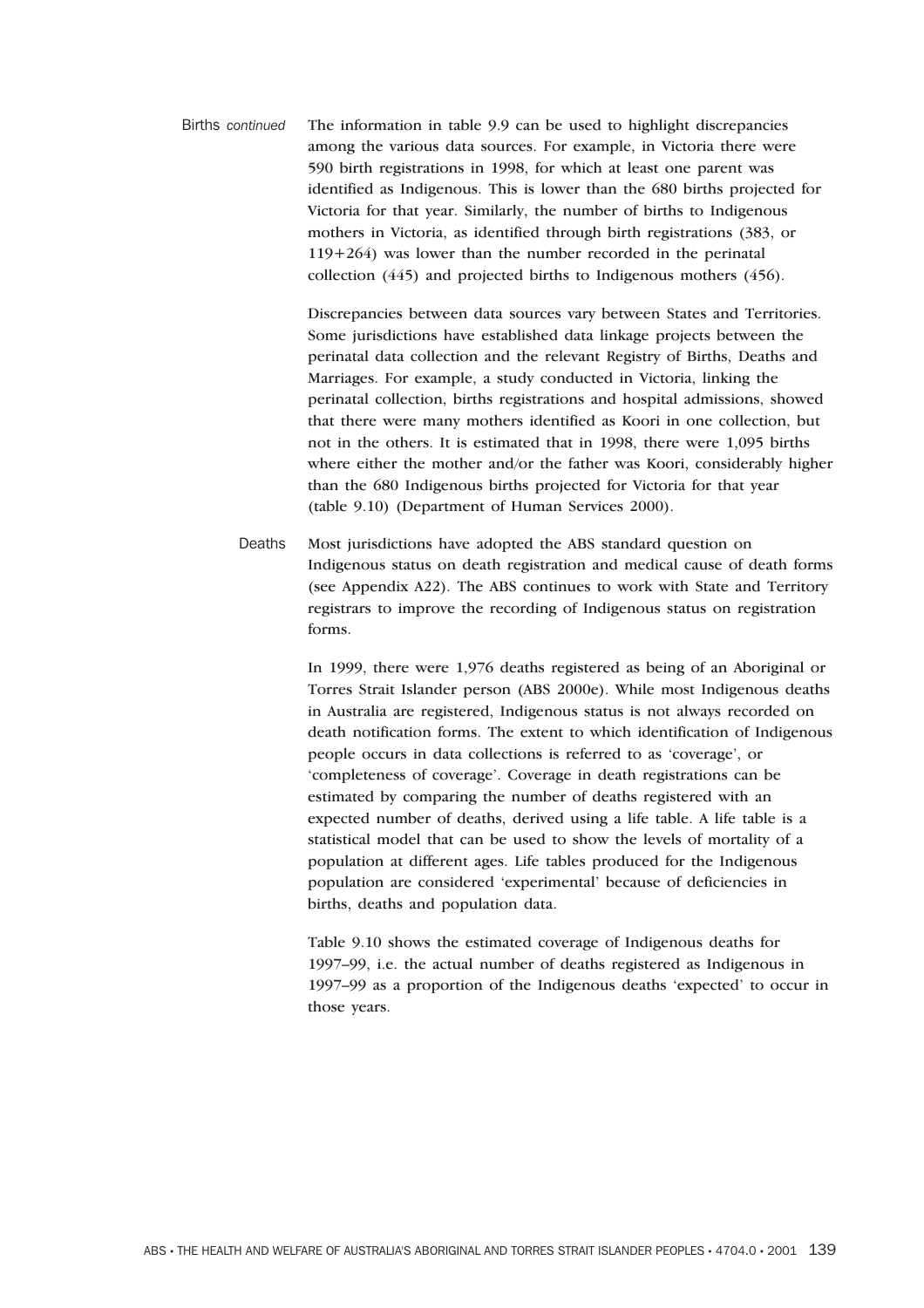Deaths *continued* It should be noted that the calculation of 'expected' Indigenous deaths discussed in this section is different from the concept of 'expected' deaths in relation to indirect standardisation, as used in Chapter 8. The former is related to the assessment of the completeness of registration of Indigenous deaths, and 'expected' numbers are based on assumed underlying Indigenous mortality rates. The latter, on the other hand, is related to differences in age structures for two or more groups, with expected deaths based on a standard set of rates (such as those of the total Australian population) (Cunningham & Paradies, 2000) (see inset 8.1 for details of 'expected' deaths in this context).

#### 9.10 RATIO OF REGISTERED TO EXPECTED DEATHS—1997–99

|                              | Registered deaths |         | Registered to expected deaths, 1996 Census based<br>projections |         |       |       |
|------------------------------|-------------------|---------|-----------------------------------------------------------------|---------|-------|-------|
|                              | 1997              | 1998    | 1999                                                            | 1997    | 1998  | 1999  |
|                              | no.               | no.     | no.                                                             | ratio   | ratio | ratio |
| New South Wales              | (b)88             | 462     | 435                                                             | (b)0.09 | 0.47  | 0.43  |
| Victoria                     | 93                | 123     | 130                                                             | 0.43    | 0.56  | 0.59  |
| Queensland(a)                | 531               | 593     | 529                                                             | 0.58    | 0.63  | 0.55  |
| South Australia              | 132               | 127     | 116                                                             | 0.68    | 0.64  | 0.57  |
| Western Australia            | 351               | 378     | 350                                                             | 0.70    | 0.74  | 0.68  |
| Tasmania                     | 5                 | 13      | 11                                                              | 0.04    | 0.10  | 0.08  |
| Northern Territory           | 458               | 415     | 399                                                             | 1.00    | 0.88  | 0.83  |
| Australian Capital Territory | 4                 | 3       | 6                                                               | 0.20    | 0.14  | 0.27  |
| Australia(c)                 | 1662              | 2 1 1 4 | 1976                                                            | 0.49    | 0.61  | 0.56  |

(a) Queensland introduced an improved Death Information Form in 1996 to capture Indigenous origin. Although the penetration of this new form increased from 1996 to 1997, it was only used for around 80% of deaths throughout the State in 1997.

(b) The small number of Indigenous deaths registered in New South Wales in 1997 is the result of a technical issue.

(c) Includes 'Other Territories'.

*Source: ABS 2000e.*

The coverage ratios are derived from the 1991–1996 experimental life tables (one for males and one for females), based on data from the 1991 and 1996 Censuses. A detailed explanation of how the ABS estimates coverage of Indigenous deaths in registration data, including a discussion of the limitations of the method and a discussion of the issues concerning the quality of mortality statistics about the Aboriginal and Torres Strait Islander population, has been published in an ABS occasional paper, *Mortality of Aboriginal and Torres Strait Islander Australians* (Cunningham & Paradies, 2000).

Because of difficulties with some aspects of the method used to calculate the 1991–96 life tables, the ABS constructed a new set of experimental life tables for 1997–99 (see ABS 2000e). However, on further analysis, it was found that the method used in the construction of these new life tables involved a methodological weakness. Consequently, the construction of Indigenous experimental life tables, along with estimates which use these as a basis, such as life expectancy, are currently under review (see Demography Working Paper 2001/2 for more information).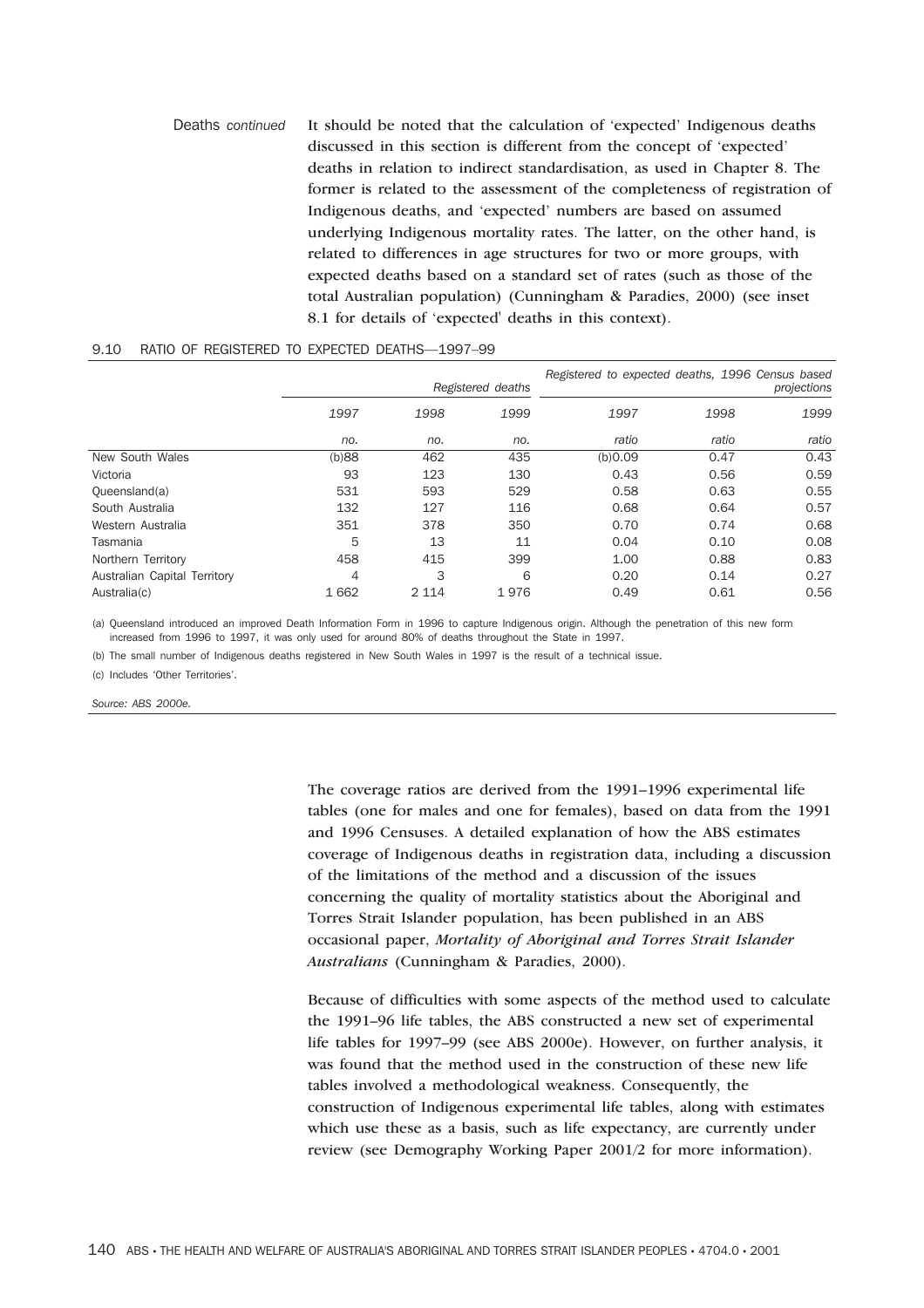- Deaths *continued* Coverage ratios, and decisions based thereon, should be interpreted with caution. They are based on current knowledge, current demographic methods and the available data. Until adequate information on Indigenous births, deaths and migration becomes available, it will be necessary to continue to use experimental methods to construct life tables for the Indigenous population. As Cunningham and Paradies (2000) note, "it is important to understand—and accept—the limitations of the methods, including the sensitivity of the results to the assumptions used and the many uncertainties inherent in the process" (p. 23).
- Hospital separations data There remains variation on the form and method of Indigenous identification for public hospital admissions employed by each jurisdiction (see Appendix table A23). The health departments in New South Wales, Victoria, Queensland, Tasmania and the Australian Capital Territory consider their 1998–99 Indigenous hospital inpatient data to be in need of improvement (AIHW 2000c).

There are currently no national estimates of the level of completeness of coverage for the collection of Indigenous status data in hospital records. A jurisdiction-wide estimate is available for the Northern Territory which, in a 1997 data quality audit of all its public hospitals, showed a 94% agreement with respect to Indigenous status between hospital records and patient reports (Condon et al. 1998). The Health Department of Western Australia has recently undertaken an assessment of its hospital data in which face-to-face interviews were conducted with 10,000 patients, in 26 hospitals throughout Western Australia, with the information collected and compared to the patients' hospital records. Results from this project will be reported in the near future (Young, forthcoming).

The level of agreement in the Northern Territory was much higher than had been previously found in small studies conducted in a small number of hospitals in other jurisdictions (e.g. Lynch & Lewis 1997, Shannon, Brough & Haswell-Elkins 1997). In a 1998 pilot study, conducted by the Aboriginal and Torres Strait Islander Health and Welfare Information Unit in eleven hospitals, it was found that the accuracy with which a person's Indigenous status was recorded varied greatly from hospital to hospital, ranging from 55% to 100% of those interviewed (ATSIHWIU 1999).

As a result of this project, a set of procedures was developed, detailing the steps that a hospital, group of hospitals and State and Territory health departments can follow to enable them to implement a data quality assessment exercise within their collection(s). This included approaches to sample selection and a training package for interviewers who undertake the data collection (ATSIHWIU 1999). This methodology was also used in the Western Australian audit, referred to above (i.e. Young, forthcoming).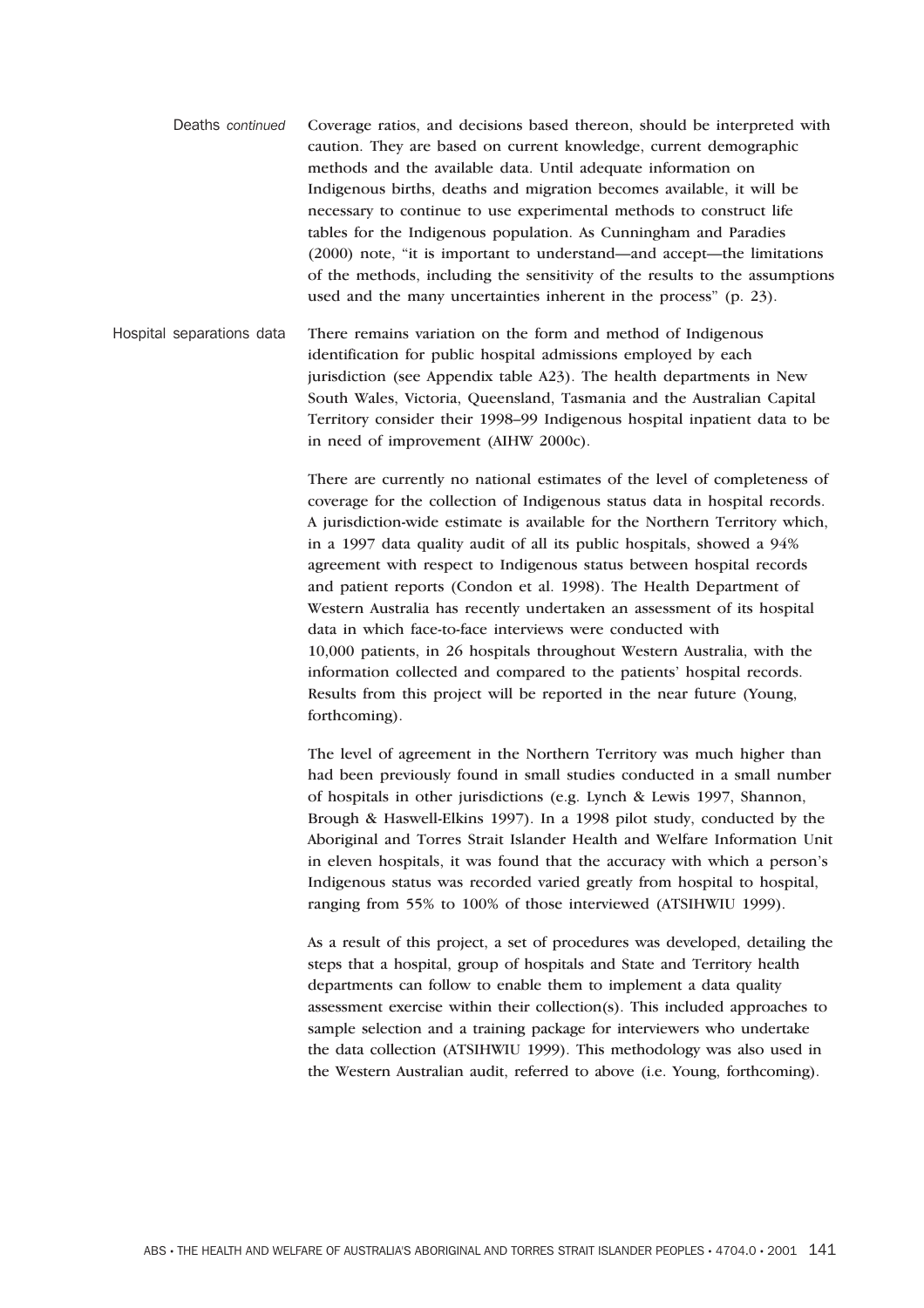Hospital separations data *continued* The Australian Health Ministers' Advisory Council (AHMAC) continues to allocate resources to promote improved Indigenous identification in hospitals in all States and Territories. As part of this process, all jurisdictions were asked to assess the completeness of recording of Indigenous status in their hospital data collections, by the end of 2001. Most states are now implementing or planning training programs for staff, and others are conducting data quality audits. Other activities include awareness-raising for the general public and data collectors, and documentation of best practice procedures, including 'less threatening strategies'. The project also involves joint partnership arrangements between hospitals and health authorities.

> A process is also being developed that will provide ongoing monitoring of the quality of Indigenous identification in hospital records.

Primary health care data There is a need to develop and collect information on the delivery and utilisation of primary health care services for Indigenous clients, although there is no agreed national dataset in this area. The most comprehensive source of data is collected by the Office for Aboriginal and Torres Strait Islander Health (OATSIH) and the National Aboriginal Community Controlled Health Organisation (NACCHO), from Commonwealth-funded Aboriginal Medical Services. In addition, AHMAC has asked the Commonwealth and the Health Insurance Commission, subject to Aboriginal and Torres Strait Islander community agreement, to implement an Indigenous identifier in MBS and PBS systems for statistical purposes, by 1 January, 2002. Indigenous data available for statistical purposes from these administrative data bases would provide essential and timely information on some aspects of service utilisation and expenditure.

> There is some information available on the Indigenous patients of general practitioners (GPs) from the Bettering the Evaluation and Care of Health (BEACH) survey, a collaborative work program between the Australian Institute of Health and Welfare (AIHW) and the University of Sydney. The survey questionnaire includes an Indigenous identifier, although it is unknown whether GPs filling out the survey forms are asking the question of their patients and recording the information consistently. As shown in Chapter 4, the representation of Aboriginal and Torres Strait Islander patients in the survey is below their representation in the population (see Chapter 4).

Mental health data As discussed in Chapter 6, at present there is a scarcity of data regarding mental health among Aboriginal and Torres Strait Islander peoples. Inset 9.11 contains a discussion on some of the complex issues related to social and emotional wellbeing, the term preferred by Indigenous people to refer to mental health.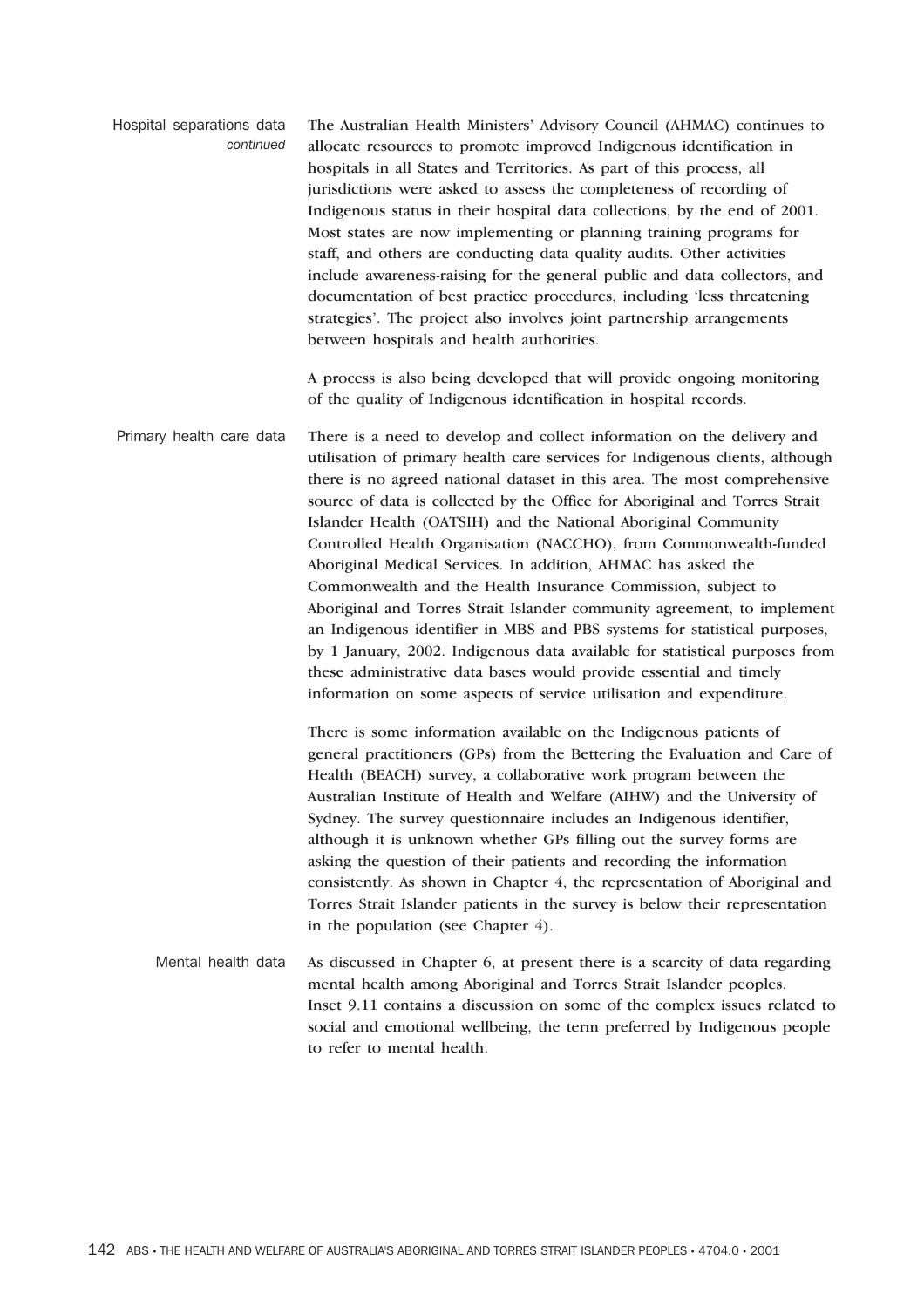#### 9.11 THE NEED FOR DATA DEVELOPMENT ON SOCIAL AND EMOTIONAL WELLBEING

Social and emotional wellbeing is a broader concept than that of mental health. The National Inquiry into the Human Rights of People with Mental Illness (HREOC 1993) recognised that definitions of mental health used by the general Australian community did not apply to the mental health of Aboriginal and Torres Strait Islander people. Predominantly, mental health professionals distinguish 'the mind and its illnesses' from 'the body and the spirit', whereas Aboriginal and Torres Strait Islander people see physical, mental and spiritual wellbeing as inextricably linked (HREOC 1993, p. 694). After listening to evidence from Aboriginal people, the Inquiry acknowledged that 'environmental and social factors have had a lasting and significant impact on their psychological wellbeing' (p. 695). Such factors caused mental distress, predisposed people to mental disorders, and were linked to anti-social and self-destructive behaviour which often went undiagnosed or brought people into contact with the criminal justice system (HREOC 1993). Swan and Raphael (1995), in developing the National Aboriginal Mental Health Policy and Plan, reiterated the need for Aboriginal mental health to be viewed holistically and stated that any discussion of the mental health of Indigenous people should be seen in the context of the impact of colonisation, loss of traditional lands, loss of culture, separation of children from their families, racism, social inequity, trauma, loss and grief.

The measurement of the social and emotional wellbeing of Aboriginal and Torres Strait Islander people continues to be limited by a number of constraints including the following:

- **a** lack of data definitions, standards, and data collection instruments that encapsulate the holistic nature of social and emotional wellbeing in a culturally appropriate way while allowing for statistical measurement needs to be met. At the National Indigenous Mental Health Data Workshop held in Brisbane in 1996, it was agreed that there were no existing culturally appropriate survey instruments to measure social and emotional wellbeing (DHFS, 1998). The Mental Health Promotion and Prevention National Action Plan for 1998–2003, a joint commonwealth, state and territory initiative, says that 'there is an urgent need to develop and evaluate the effectiveness of culturally valid holistic models of mental health promotion and prevention' (CDHAC 1998, p. 29);
- inaccuracies in available data as a result of misdiagnosis of people with symptoms of social and emotional distress. Certain behaviours which might be appropriate in terms of Aboriginal and Torres Strait Islander culture may be diagnosed as mental illness in non-Indigenous terms (HREOC 1993). The use of psychological tests based on concepts alien to Aboriginal culture is another potential source of inaccurate diagnosis. Misdiagnosis may also occur because of language communication problems, particularly in the elderly (HREOC 1993);
- under-reporting of mental and behavioural disorders and associated conditions because of the under-identification of Indigenous people in administrative records such as hospital and death records. This is referred to in various parts of this publication including Chapter 6, Chapter 8 and elsewhere in this chapter; and
- national surveys have not had sample sizes sufficiently large and/or geographically representative of the Indigenous population to produce results about mental health for Indigenous people. For example, the 1997 ABS National Survey of Mental Health and Wellbeing of Adults had a sample of about 10,000 people, and was not conducted in remote and sparsely settled parts of Australia. There were not enough Indigenous people in the sample to allow separate results to be reported. However, even if the survey had been able to produce results for Indigenous people, the questions used may not have been appropriate. A recent study by the Queensland Centre for Schizophrenia Research found that the questionnaire method of assessing Indigenous patients with mental illness was considered by Indigenous mental health consumers and carers to be the least culturally appropriate method to use (Gulash, undated). Because of the lack of culturally appropriate survey instruments and methods for Indigenous people, no information on mental health will be collected by the 2001 National Health Survey Indigenous supplementary sample. The issue will be reviewed for the 2004/5 Indigenous Health Survey. The Western Australian Aboriginal Child Health Survey, described in inset 9.8, will look at some psychosocial aspects of health in children. The ABS plans ongoing consultation with the Aboriginal and Torres Strait Islander community and other key stakeholders on appropriate methods for measuring Indigenous mental health.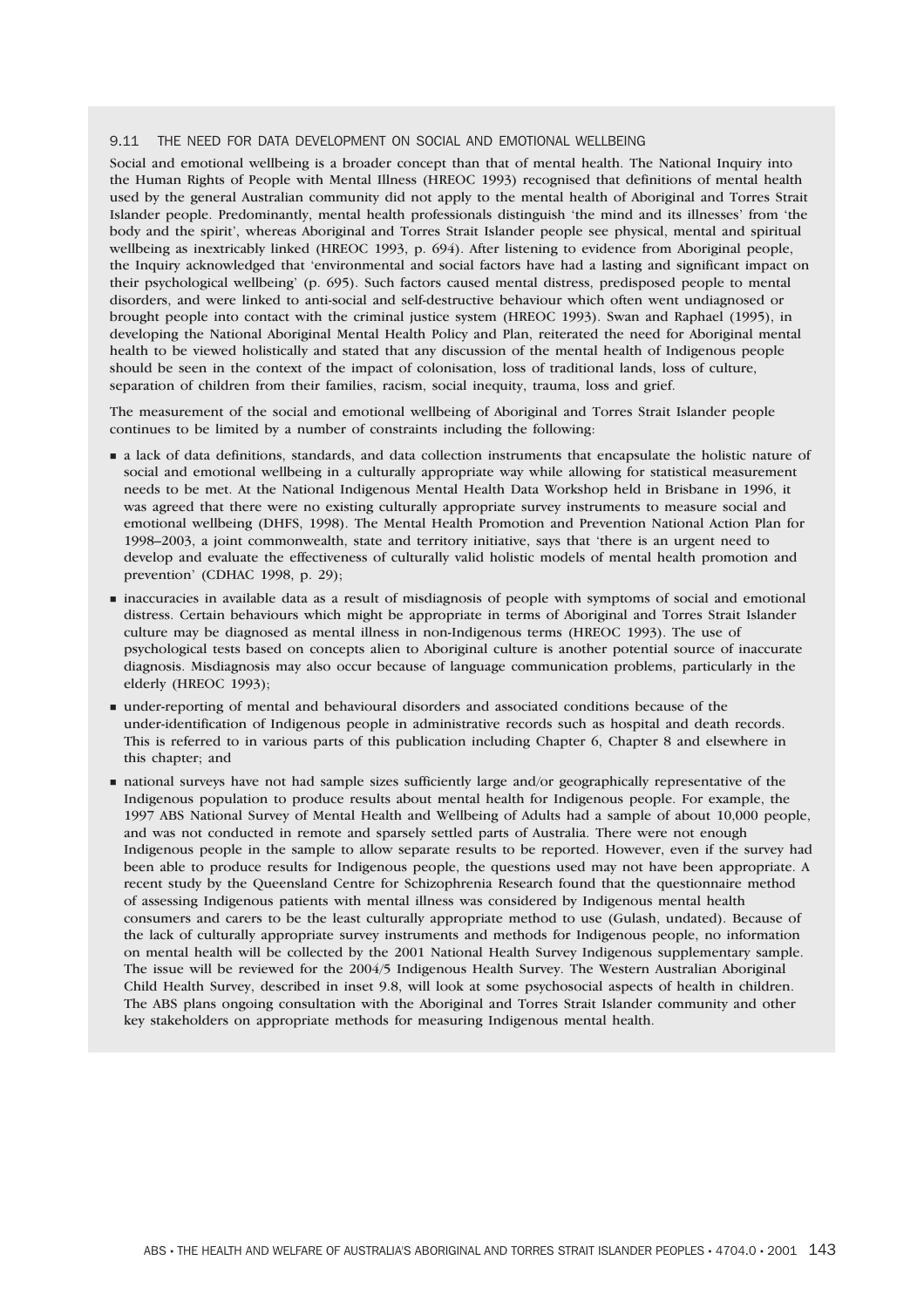RECENT NATIONAL STRATEGIC INITIATIVES AND FUTURE PLANS Australian governments are increasingly committed to accountability in Aboriginal and Torres Strait Islander health and welfare, and to monitoring the effectiveness of programs and the evaluation of policies that are designed to improve the status of, and service delivery to, Aboriginal and Torres Strait Islander peoples. In addition, there has been an increasing emphasis on evidence-based approaches to policy and program development. This has resulted in growing demand for high quality, regularly reported Indigenous information and data at a range of geographic levels, for the development of performance indicators on service delivery and for the provision of time series on health status and social conditions.

National Indigenous Health Information Plan In October 1997, the Australian Health Ministers' Advisory Council (AHMAC) adopted the 'National Indigenous Health Information Plan...this time let's make it happen' (NIHIP) and asked the National Health Information Management Group (NHIMG) to oversee its implementation.

> The NIHIP, which will be reviewed during 2002, contained 42 recommendations for the collection and maintenance of quality statistics on the health of Indigenous Australians. The plan's recommendations fall into three main areas: the development of an appropriate infrastructure for the collection and maintenance of Indigenous data; technical improvements required to support the collection of high quality statistics on Indigenous health; and effective national leadership and coordination to progress issues and strategies, across all jurisdictions (ATSIHWIU 1997).

An Implementation Working Group was appointed by NHIMG in 1998 to develop a set of priority areas from the Plan's recommendations, identifying the lead agency responsible for progressing each of the goals. This Working Group was subsequently superceded by the National Advisory Group on Aboriginal and Torres Strait Islander Health Information and Data (NAGATSIHID), established by AHMAC in October 2000, which is taking responsibility for implementation of NIHIP from 2001, and will report to NHIMG.

ABS and AIHW, in conjunction with central health authorities and other key stakeholders, are undertaking a range of activities aimed at achieving a number of recommendations of the Plan. These include facilitating improvements in administrative data (the highest priorities being the improvement of Indigenous identification in hospital separation collections and births and deaths registrations data), improving data available through surveys, and improving population estimates (for a detailed outline of plans for improving survey data and population estimates, see above).

For birth and death registrations, work continues to be undertaken by States and Territories, in collaboration with the National Project Centre for Vital Statistics in the ABS Queensland Office, and with working groups organised through ABS Regional Offices.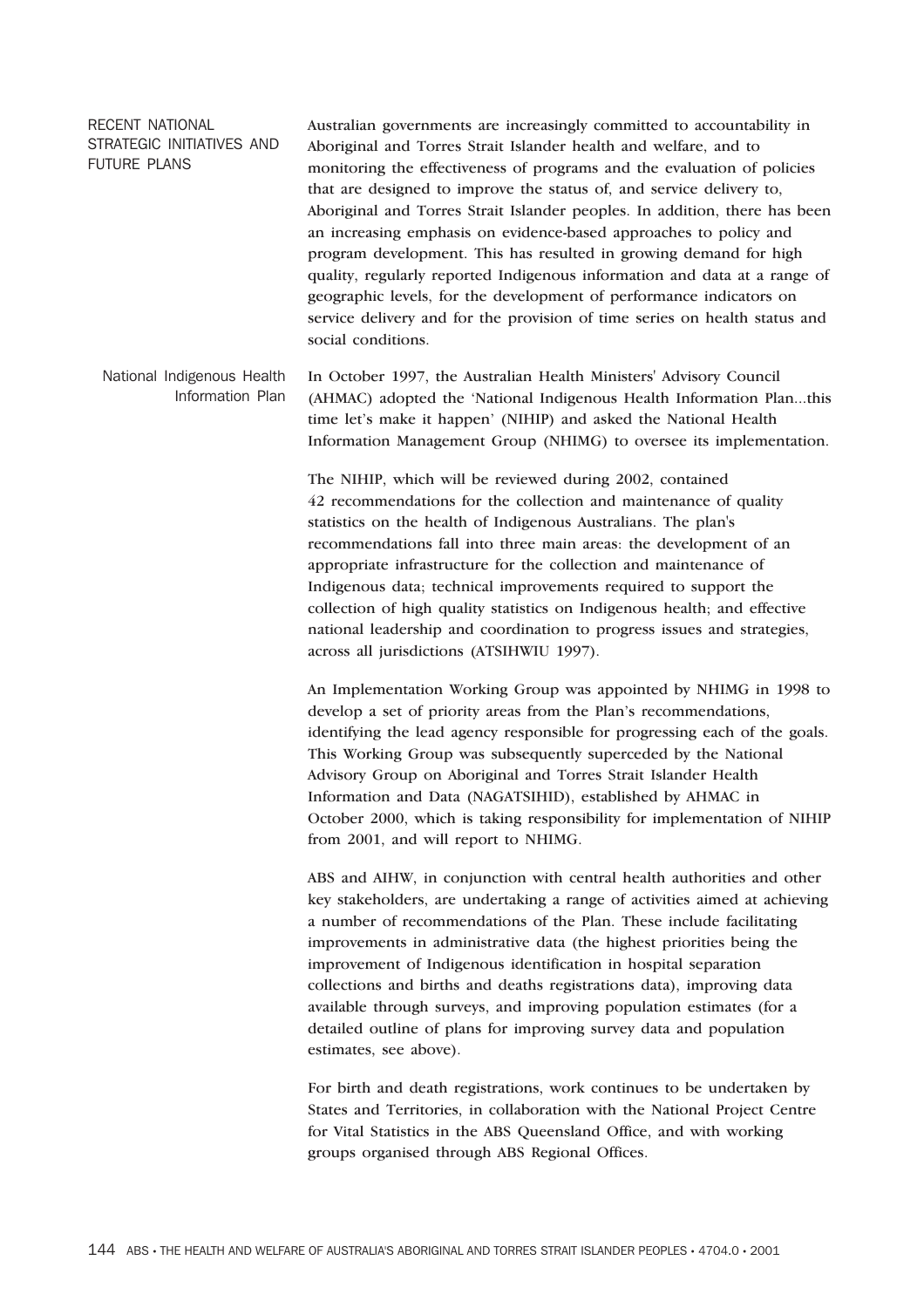National Indigenous Health Information Plan *continued* Two AHMAC funded projects have been undertaken by ABS and AIHW in conjunction with State and Territory Health Departments. The first was undertaken by the Aboriginal and Torres Strait Islander Health and Welfare Information Unit (ATSIHWIU) to develop, implement and evaluate a method of assessing the completeness of identification of Indigenous people in hospital records. The second project emerged as an adjunct to the AHMAC initiative (see hospital separations, above) in response to the need to establish best practice procedures for collecting Indigenous status.

National Minimum Data Sets (NMDS) have been agreed that will provide information on Indigenous patients and clients in two community health service delivery areas relevant to the NIHIP recommendations. These are the Alcohol and Other Drug Treatment Services NMDS and the Community Mental Health Care NMDS, both of which include the Indigenous identifier as a reporting requirement. Data available from the Alcohol and Other Drug Treatment Services Collection will provide information on service utilisation, treatment protocols, and clients' alcohol and drug problems (including injecting drug use), and will report types of drugs used by clients according to the Australian Standard Classification of Drugs of Concern (ABS 2000c). The Community Mental Health collection will include information on service events, diagnosis and mental health legal status. Standard demographic characteristics of clients will be included in reports from both datasets. These national minimum datasets are expected to be available for reporting for the 2000–2001 period, and to be released during 2002.

National Aboriginal and Torres Strait Islander Community Services Information Plan The collection of accurate data on the Indigenous clients of community services that are comparable both between sectors and jurisdictions, has been hindered in the past by inconsistencies in the methods used to collect the information. Although the ABS Indigenous identification standard is not widely used by community service agencies at this time, it has been introduced in programs such as Home and Community Care (HACC) and the Supported Accommodation Assistance Program (SAAP).

> In April 1999, the Community Services Ministers' Advisory Council (CSMAC) approved funding for the development of principles and standards for community services Indigenous population data. This work was undertaken by ATSIHWIU, and was based upon a series of focus group discussions held with employees, managers and the Indigenous clients of each sector of community services from across Australia. In addition to the principles and standards work, separate reviews of the collection of Indigenous status in Child Protection and Welfare, the Supported Accommodation Assistance Program and Commonwealth/State Disability Agreement-funded agencies were completed. A draft Aboriginal and Torres Strait Islander Community Services Information Plan also forms part of the broader community services Indigenous principles and standards paper, which is currently under review, with publication anticipated in 2001.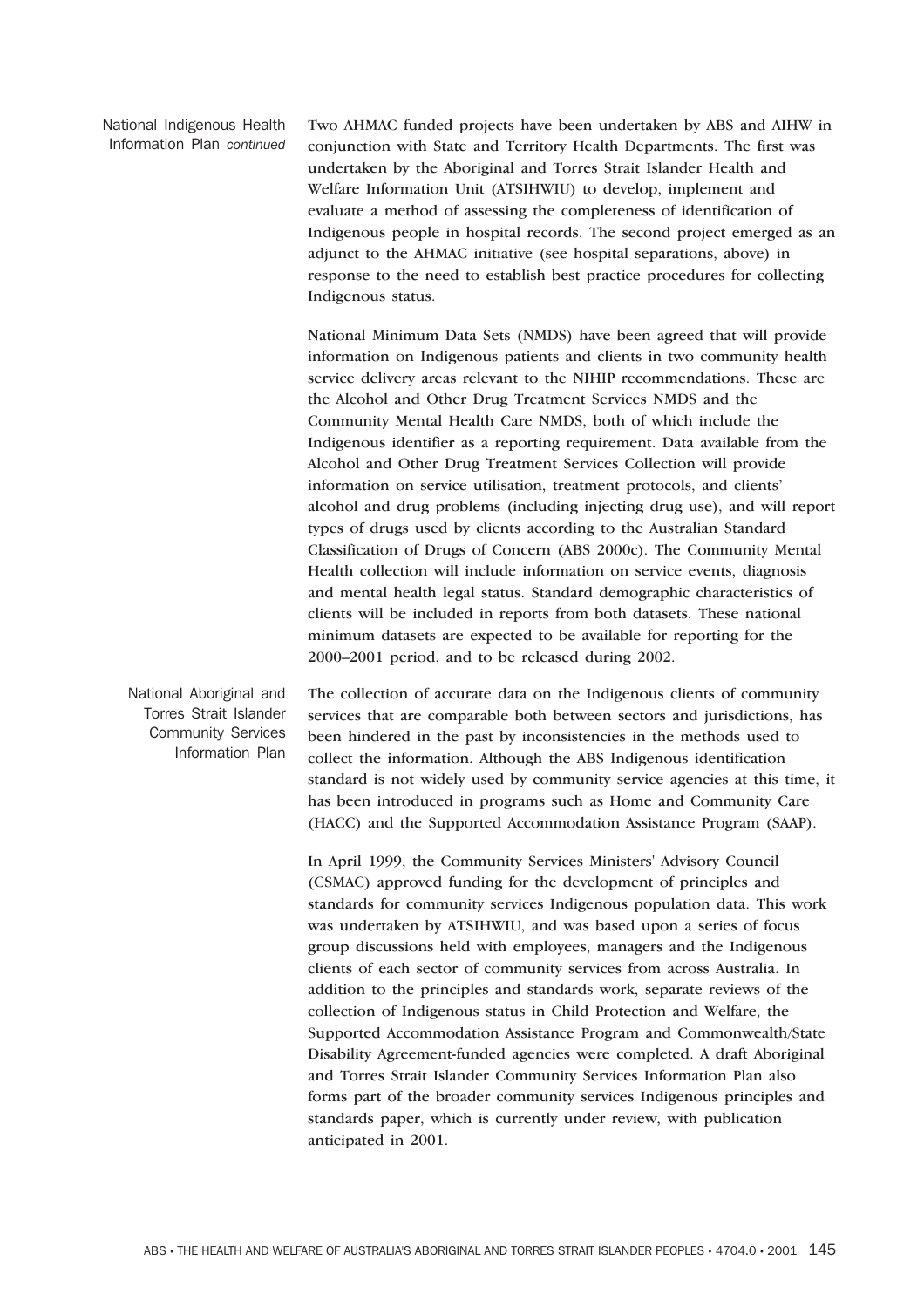Agreement on National Indigenous Housing Information

In December 1999, the Agreement on National Indigenous Housing Information was signed by the Commonwealth, States and Territories, the Aboriginal and Torres Strait Islander Commission, the Torres Strait Regional Authority, the ABS and the AIHW, formalising a commitment by all signatories to develop consistent, accurate, reliable and timely housing information. The agreement will be progressed by the National Indigenous Housing Information Management Forum, and data developments will be the responsibility of the National Indigenous Housing Information Implementation Committee (NIHIIC).

An important aspect of the agreement is an ongoing triennial work program of national Indigenous housing information projects. The main focus of NIHIIC will be the endorsement and revision of National Indigenous Housing Minimum Data Set/s and the maintenance, revision and development of data concepts, definitions and standards for Indigenous housing information. Data standards will be in a form that is suitable for inclusion in a National Housing Data Dictionary. Consultation with expert working groups in other areas of information and data development will be a key strategy for the work program. The work of NIHIIC will also provide a channel for making access to the development process more widely available to stakeholders in the national Indigenous housing arena.

**PERFORMANCE** INFORMATION The development of mechanisms to monitor progress in Indigenous health will require the development of improved administrative data and benchmarks derived from service delivery systems, as well as the establishment of surveys and other collections that can sustain consistent and comparable reports over time. Work on performance information is currently in progress in a number of areas.

Annual summary of jurisdictional health performance indicators There has been a collaborative effort between statistical agencies, health departments and Aboriginal and Torres Strait Islander organisations to design and refine datasets, for improving reporting on Aboriginal and Torres Strait Islander health and services. An interim indicator set was endorsed by the Australian Health Ministers Advisory Council (AHMAC) in 1998, and a refined set was endorsed in 2000. However data for the refined indicators may not be available for reporting before 2002.

> The interim set of national performance indicators for Aboriginal and Torres Strait Islander health has been reported for 1998, and will continue for the 1999 and 2000 reporting periods. The interim indicators cover performance within a framework of nine aspects of health status, risk factors and service delivery. The first of these reports was compiled by OATSIH from separate jurisdictional data sources. The second report (due in the near future) has been compiled by AIHW in a similar way. The refined indicator set and a draft framework were developed through a project undertaken by the Co-operative Research Centre for Aboriginal and Tropical Health, in consultation with AIHW, OATSIH, Heads of Aboriginal Health Units (HAHU), NHIMG and NACCHO. The project identified the validity and reliability of data sources and reporting procedures.